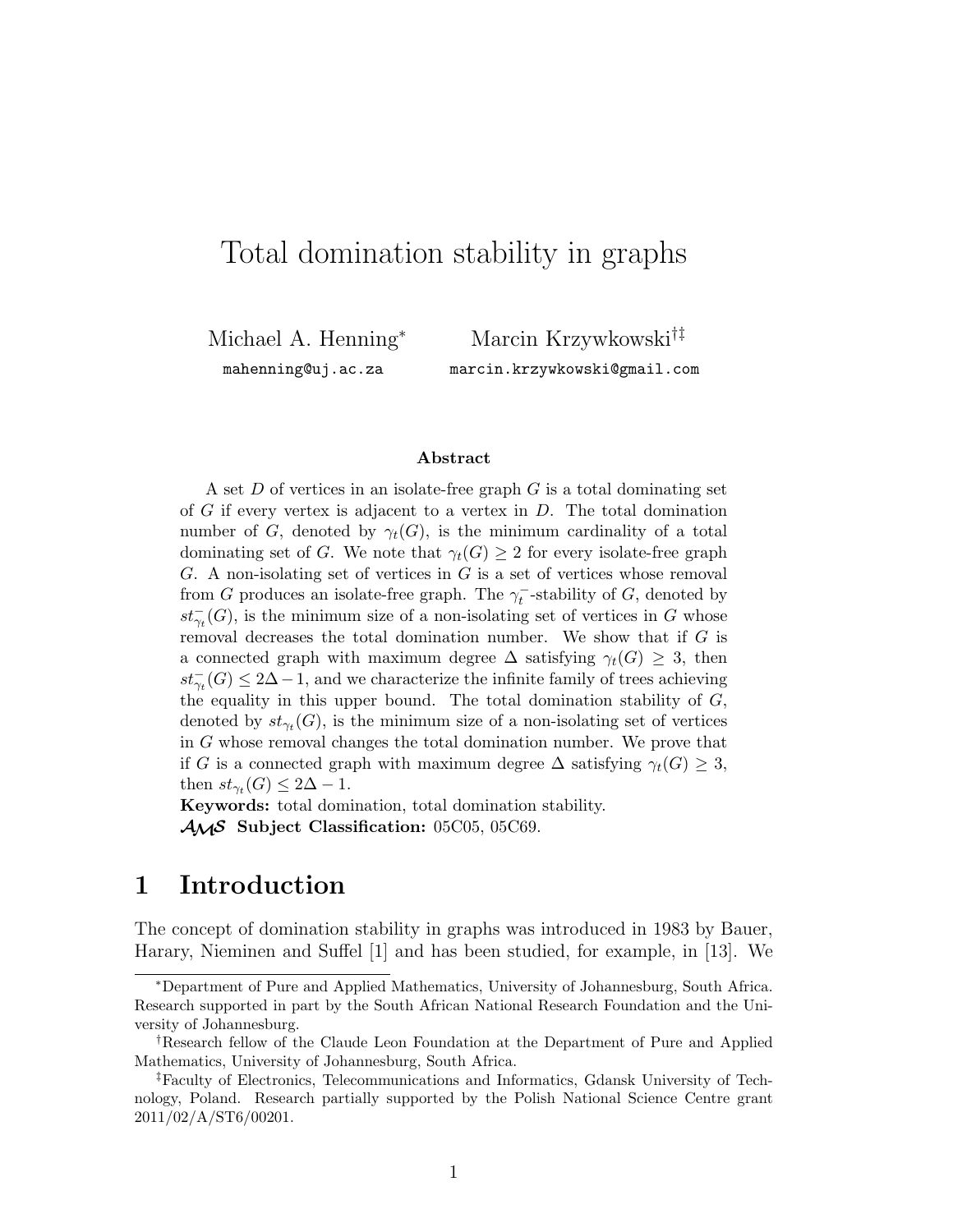introduce and study the total version of domination stability. We demonstrate that these two versions differ significantly.

A *dominating set* of a graph G with vertex set V (G) is a set D of vertices of G such that every vertex in  $V(G) \setminus D$  is adjacent to a vertex in D. The *domination number* of G, denoted by  $\gamma(G)$ , is the minimum cardinality of a dominating set of G. The concept of domination critical graphs is well studied in the literature (see, for example,  $\begin{bmatrix} 1, 2, 3, 4, 6, 15, 16 \end{bmatrix}$ ). We focus on domination stability in graphs. As defined in [1], the  $\gamma$ <sup>-</sup>-stability of G, denoted by  $\gamma$ <sup>-</sup>(G), is the minimum number of vertices whose removal decreases the domination number, and the  $\gamma^+$ -*stability* of G, denoted by  $\gamma^+(G)$ , is the minimum number of vertices whose removal increases the domination number. The domination stability of  $G$ , denoted by  $st_{\gamma}(G)$ , is the minimum number of vertices whose removal changes the domination number. Thus,  $st_{\gamma}(G) = \min{\gamma^{-}(G), \gamma^{+}(G)}$ .

An *isolate-free graph* is a graph with no isolated vertex. A *total dominating set*, abbreviated TD-set, of an isolate-free graph G is a set D of vertices of G such that every vertex in  $V(G)$  is adjacent to at least one vertex in D. The *total domination number* of G, denoted by  $\gamma_t(G)$ , is the minimum cardinality of a TDset of G. A *non-isolating set* of vertices in G is a set S of vertices such that  $G - S$  is an isolate-free graph, where  $G - S$  denotes the graph obtained from G by removing S and all edges incident with vertices in S. Let  $N1(G)$  denote the set of all non-isolating sets of vertices of G. The concept of total domination critical graphs is well studied in the literature (see, for example, [5, 7, 10, 11, 17].) Chapter 11 in the book [12] is devoted to total domination critical graphs.

Unless otherwise stated, let G be an isolate-free graph. The  $\gamma_t^-$ -stability of G, denoted by  $st_{\gamma_t}^-(G)$ , is the minimum size of a non-isolating set of vertices in G whose removal decreases the total domination number. Thus,

$$
st_{\gamma_t}^-(G) = \min_{S \in \text{NI}(G)} \{|S| : \gamma_t(G - S) < \gamma_t(G)\}.
$$

The  $\gamma_t^+$ -stability of G, denoted by  $st^+_{\gamma_t}(G)$ , is the minimum size of a nonisolating set of vertices in G whose removal increases the total domination number, if such a set exists. In this case,

$$
st^+_{\gamma_t}(G) = \min_{S \in \text{NI}(G)} \{|S| : \gamma_t(G - S) > \gamma_t(G)\}.
$$

If no such non-isolating set exists whose removal increases the total domination number, we define  $st^+_{\gamma_t}(G) = \infty$ . As a trivial example, we have  $st^-_{\gamma_t}(P_7) = 2$ while  $st^+_{\gamma_t}(P_7) = \infty$ .

The *total domination stability* of G, denoted by  $st_{\gamma_t}(G)$ , is the minimum size of a non-isolating set of vertices in G whose removal changes the total domination number. Thus,

$$
st_{\gamma_t}(G) = \min_{S \in \text{NI}(G)} \{|S| \colon \gamma_t(G - S) \neq \gamma_t(G)\} = \min \{ st_{\gamma_t}^-(G), st_{\gamma_t}^+(G) \}.
$$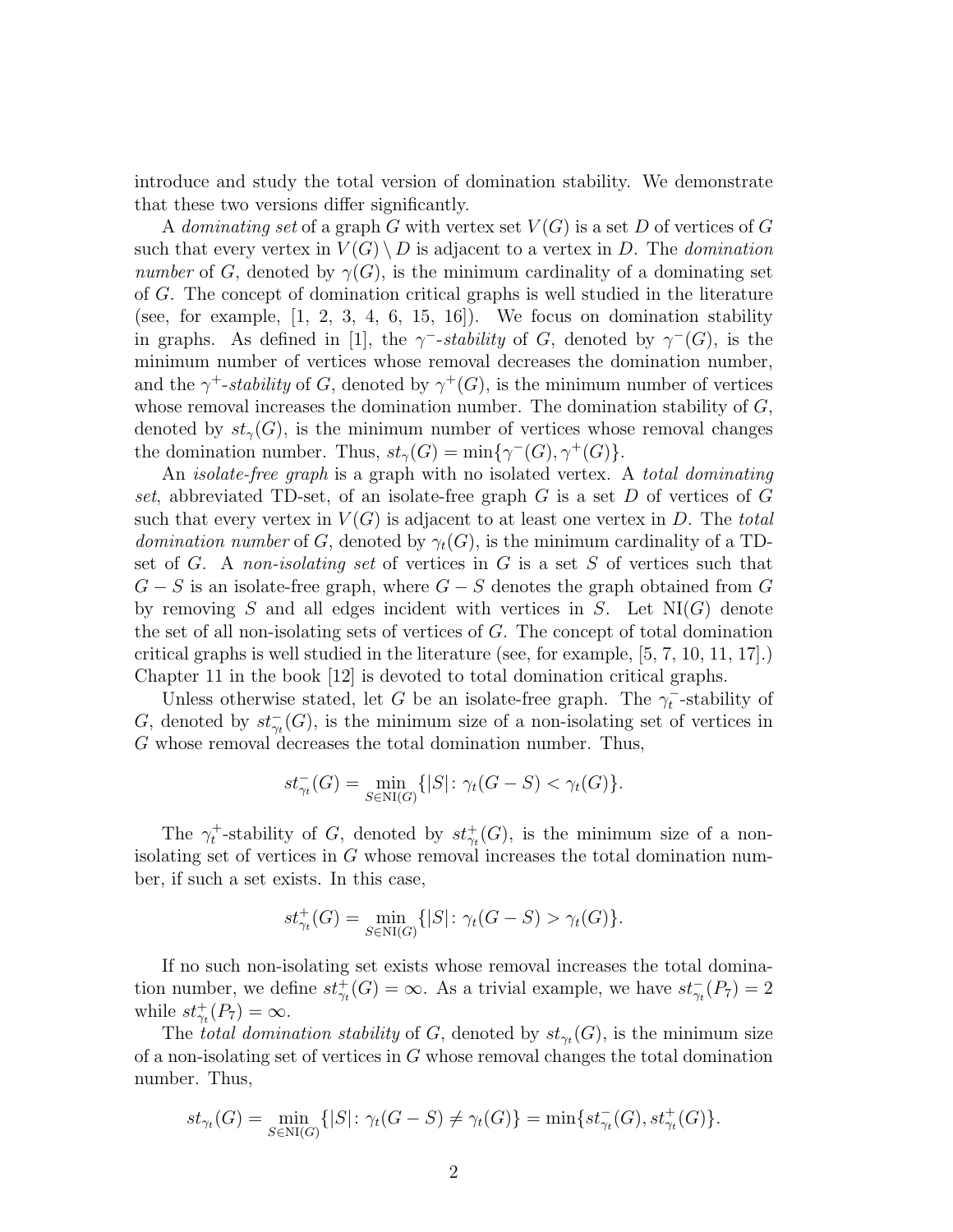### **2 Preliminaries**

For notation and graph theory terminology we generally follow [12]. The *order* of G is denoted by  $n(G) = |V(G)|$ , and the *size* of G is denoted by  $m(G)$  $|E(G)|$ . We denote the *degree* of a vertex v in the graph G by  $d_G(v)$ . A vertex of degree 0 is called an *isolated vertex*. The maximum (minimum) degree among the vertices of G is denoted by  $\Delta(G)$  ( $\delta(G)$ , respectively). The *open neighborhood* of v is  $N_G(v) = \{u \in V(G): uv \in E(G)\}\$  and the *closed neighborhood of* v is  $N_G[v] = N_G(v) \cup \{v\}$ . For a set  $S \subseteq V$ , its *open neighborhood* is the set  $N_G(S) = \bigcup_{v \in S} N_G(v)$ , and its *closed neighborhood* is the set  $N_G[S] = N_G(S) \cup S$ . If the graph G is clear from the context, then we simply write  $d(v)$ ,  $N(v)$ ,  $N[v]$ ,  $N(S)$  and  $N[S]$  instead of  $d_G(v)$ ,  $N_G(v)$ ,  $N_G[v]$ ,  $N_G(S)$  and  $N_G[S]$ , respectively.

For a subset S of vertices of G, the subgraph induced by S is denoted by  $G[S]$ . The subgraph obtained from G by removing all vertices in S and all edges incident with vertices in S is denoted by  $G - S$ . The set S is an *open packing* if the open neighborhoods of vertices in S are pairwise disjoint. The *open packing number* of G, denoted by  $\rho^{0}(G)$ , is the maximum cardinality of an open packing in G.

A *non-trivial graph* is a graph of order at least 1. A path and a cycle on n vertices are denoted by  $P_n$  and  $C_n$ , respectively. A complete graph on n vertices is denoted by  $K_n$ , while a complete bipartite graph with partite sets of size l and m is denoted by  $K_{l,m}$ . A *star* is the graph  $K_{1,k}$ , where  $k \geq 1$ . For  $r, s \geq 1$ , a *double star*  $S(r, s)$  is the tree with exactly two vertices that are not leaves, one of which has r leaf-neighbors and the other s leaf-neighbors.

A *rooted tree* T distinguishes one vertex r called the *root*. For each vertex  $v \neq r$  of T, the *parent* of v is the neighbor of v on the unique  $(r, v)$ -path, while a *child* of v is any other neighbor of v. The set of children of v is denoted by  $C(v)$ . A *descendant* of v is a vertex  $u \neq v$  such that the unique  $(r, u)$ -path contains v, while an *ancestor* of v is a vertex  $u \neq v$  that belongs to the  $(r, v)$ -path in T. In particular, every child of v is a descendant of v, while the parent of v is an ancestor of v.

The *distance* between two vertices u and v in a connected graph G, denoted by  $d_G(u, v)$ , is the length of a shortest  $(u, v)$ -path in G. The maximum distance among all pairs of vertices of  $G$  is the *diameter* of  $G$ , denoted by  $\text{diam}(G)$ . We use the notation  $[k] = \{1, \ldots, k\}.$ 

Following the original paper of Bauer et al. [1], we consider the *null graph*  $K_0$ (also called the *order-zero graph*), which is the unique graph having no vertices and hence has order zero, as a graph. With this consideration, the domination stability of a non-trivial graph is always defined. In particular,  $st_{\gamma}(K_n) = n$ since  $\gamma(K_n) = 1$  and removing all vertices from the complete graph on *n* vertices produces the null graph with domination number zero. Bauer et al. [1] established the following fundamental upper bound on the domination stability of a graph.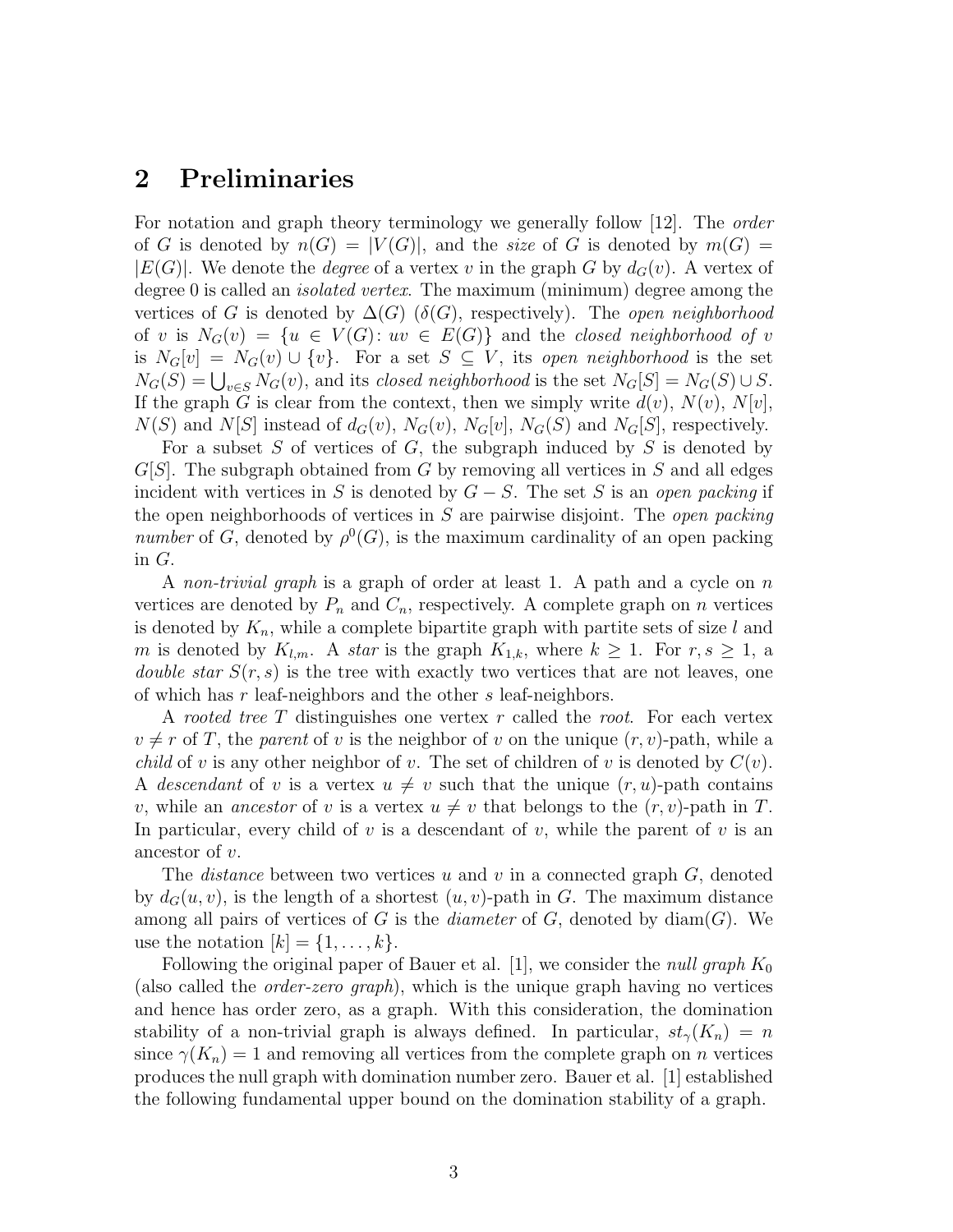**Theorem 1** ([1]) For every nontrivial graph G we have  $st_{\gamma}(G) \leq \delta(G) + 1$ .

As an immediate consequence of Theorem 1, we have the following result observed by Jafari Rad et al. [13].

**Observation 2** ([13]) *If*  $G \not\cong K_n$  *is a graph of order n, then*  $st_\gamma(G) \leq n - 1$ *.* 

Considering the null graph  $K_0$  as a graph, we have the following observation.

**Observation 3** *If* G *is a graph of order* n and  $\gamma_t(G) = 2$ , then  $st_{\gamma_t}(G) = n$ .

In view of Observation 3, it is only of interest for us to consider isolate-free graphs G with  $\gamma_t(G) \geq 3$  when determining  $st_{\gamma_t}(G)$ . With this assumption, we note that if u and v are adjacent vertices in G, then the set  $S = V(G) \setminus \{u, v\}$  is a non-isolating set of vertices in G and  $\gamma_t(G - S) = \gamma_t(K_2) = 2 < \gamma_t(G)$ . Thus, the  $\gamma_t^-$ -stability of an isolate-free graph G with  $\gamma_t(G) \geq 3$  is at most two less than its order. We state this formally as follows.

**Observation 4** *If* G *is a graph of order* n and  $\gamma_t(G) \geq 3$ , then  $st_{\gamma_t}(G) \leq n-2$ *.* 

Rall [14] was the first to prove that the total domination number and the open packing number of any non-trivial tree are equal.

**Theorem 5** ([14]) *For every non-trivial tree* T *we have*  $\gamma_t(T) = \rho^o(T)$ *.* 

### **3 Main results**

Our immediate aim is to establish upper bounds on the total domination stability and the  $\gamma_t^-$ -stability of a graph. We first establish an upper bound on the  $\gamma_t^-$ stability of a tree. Further, we characterize the trees with maximum possible  $\gamma_t^-$ -stability. For this purpose, we define a family of trees as follows.

For integers  $k \geq 2$  and  $\Delta \geq 2$ , let  $T_{k,\Delta}$  be a graph obtained from the disjoint union of k double stars  $S(\Delta - 1, \Delta - 1)$  by adding  $k - 1$  edges between the leaves of these double stars so that the resulting graph is a tree with maximum degree  $\Delta$ . Let  $\mathcal{F}_{k,\Delta}$  be the family of all such trees  $T_{k,\Delta}$ , and let

$$
\mathcal{F}_\Delta = \bigcup_{k \geq 2} \mathcal{F}_{k,\Delta}.
$$

For  $\Delta = 2$ , let  $\mathcal{H}_{\Delta} = \{P_n : n \equiv 3 \pmod{4} \text{ and } n \geq 7\}$ . For integers  $\Delta \geq 3$ and  $\Delta \geq k \geq 2$ , let  $H_{k,\Delta}$  be a graph obtained from the disjoint union of k double stars  $S(\Delta - 1, \Delta - 1)$  by selecting one leaf from each double star and identifying these k leaves into one new vertex. Let  $\mathcal{H}_{k,\Delta}$  be the family of all such trees  $H_{k,\Delta}$ , and let

$$
\mathcal{H}_\Delta=\bigcup_{k\geq 2}\mathcal{H}_{k,\Delta}.
$$

We shall prove the following result.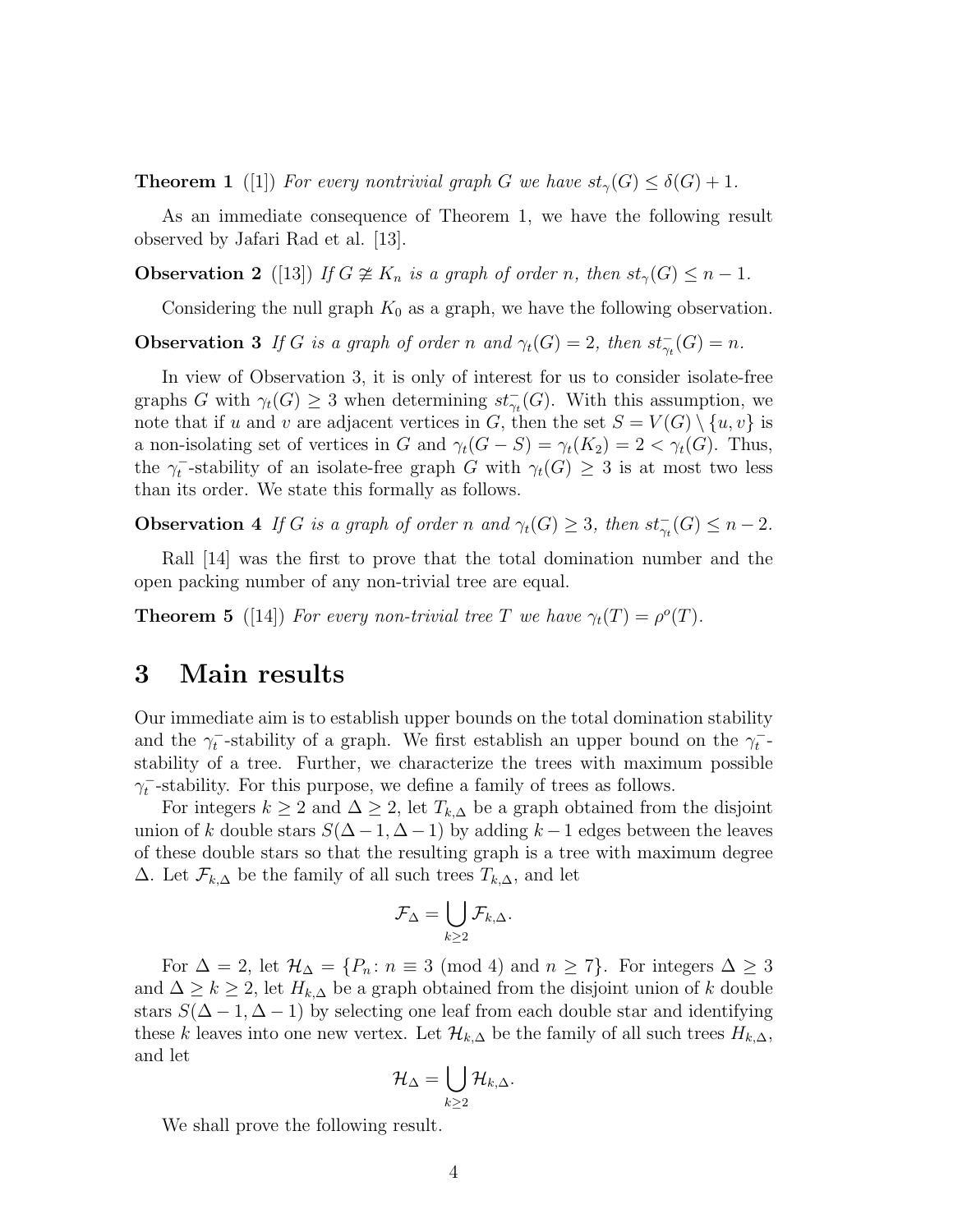**Theorem 6** If T is a tree with maximum degree  $\Delta$  satisfying  $\gamma_t(T) \geq 3$ , then *the following hold:*

(a)  $st_{\gamma_t}^-(T) \leq 2\Delta - 1$ , with equality if and only if  $T \in \mathcal{F}_{\Delta}$ ;

(b)  $st_{\gamma t}(T) \leq 2\Delta - 2$ , and this bound is sharp for all  $\Delta \geq 2$ .

Recall that by Theorem 1, for every nontrivial graph G, we have  $st_{\gamma}(G) \leq$  $\delta(G)+1$ . In particular,  $st_{\gamma}(T) \leq 2$  for every nontrivial tree T. This is in contrast to the total domination stability, where for any given  $\Delta \geq 2$ , every tree T in the family  $\mathcal{H}_{\Delta}$  has maximum degree  $\Delta$  and satisfies  $st_{\gamma_t}(T) = 2\Delta - 2$  (as shown in Lemma 16). Thus, total domination stability differs significantly from domination stability.

The following result establishes an upper bounds on the total domination stability of a general graph in terms of its maximum degree.

**Theorem 7** *If* G is a connected graph with maximum degree  $\Delta$  *satisfying*  $\gamma_t(G) \geq$ 3*, then*  $st_{\gamma t}(G) \leq 2\Delta - 1$ *.* 

### **4 Preliminary results**

It is well known (see, for example, [12]) that  $\gamma_t(C_n) = \gamma_t(P_n) = \lfloor n/2 \rfloor + \lceil n/4 \rceil \lfloor n/4 \rfloor$  for all  $n \geq 3$ . We first determine the  $\gamma_t^-$ -stability of a path and a cycle.

**Proposition 8** *For*  $n \geq 5$ *, if* G *is a path*  $P_n$  *or a cycle*  $C_n$ *, then* 

$$
st_{\gamma_t}^-(G) = \begin{cases} 3 & when \ n \equiv 0 \pmod{4} \\ 2 & when \ n \equiv 3 \pmod{4} \\ 1 & when \ n \equiv 1,2 \pmod{4} \end{cases}
$$

**Proof.** For  $n \geq 5$ , if  $G \cong P_n$ , then let G be given by  $v_1v_2 \ldots v_n$ , while if  $G \cong C_n$ , then let G be given by  $v_1v_2 \ldots v_nv_1$ . Suppose first that  $n \equiv 2 \pmod{4}$ . Thus,  $n = 4k + 2$  for some  $k \geq 1$ . In this case,  $\gamma_t(G) = 2k + 2$ . Taking  $S = \{v_1\}$ , we note that  $\gamma_t(G - S) = \gamma_t(P_{4k+1}) = 2k + 1 < \gamma_t(G)$ , implying that  $st_{\gamma_t}(G) = 1$ .

Suppose second that  $n \equiv 1 \pmod{4}$ . Thus,  $n = 4k + 1$  for some  $k \ge 1$ . In this case,  $\gamma_t(G) = 2k + 1$ . Taking  $S = \{v_1\}$ , we note that  $\gamma_t(G - S) = \gamma_t(P_{4k})$  $2k < \gamma_t(G)$ , implying that  $st_{\gamma_t}^-(G) = 1$ .

Suppose next that  $n \equiv 0 \pmod{4}$ . Thus,  $n = 4k$  for some  $k \ge 2$ . In this case,  $\gamma_t(G) = 2k$ . Let S be a non-isolating set of vertices such that  $\gamma_t(G-S) \leq 2k-1$ . Let D be a minimum TD-set of  $G-S$ , and so  $|D| = \gamma_t(G-S) \leq 2k-1$ . Suppose that  $G[D]$  consists of  $\ell$  components. Each component of  $G[D]$  is a path of order at least 2, implying that  $2k - 1 \geq |D| \geq 2\ell$  and therefore that  $\ell \leq k - 1$ . Further if P is a (path) component of  $G[D]$ , then each end of P is adjacent to at most one vertex of  $G - S$  that does not belong to P. Thus, at most two vertices of  $G - S$ that do not belong to the set  $D$  are uniquely associated with each component of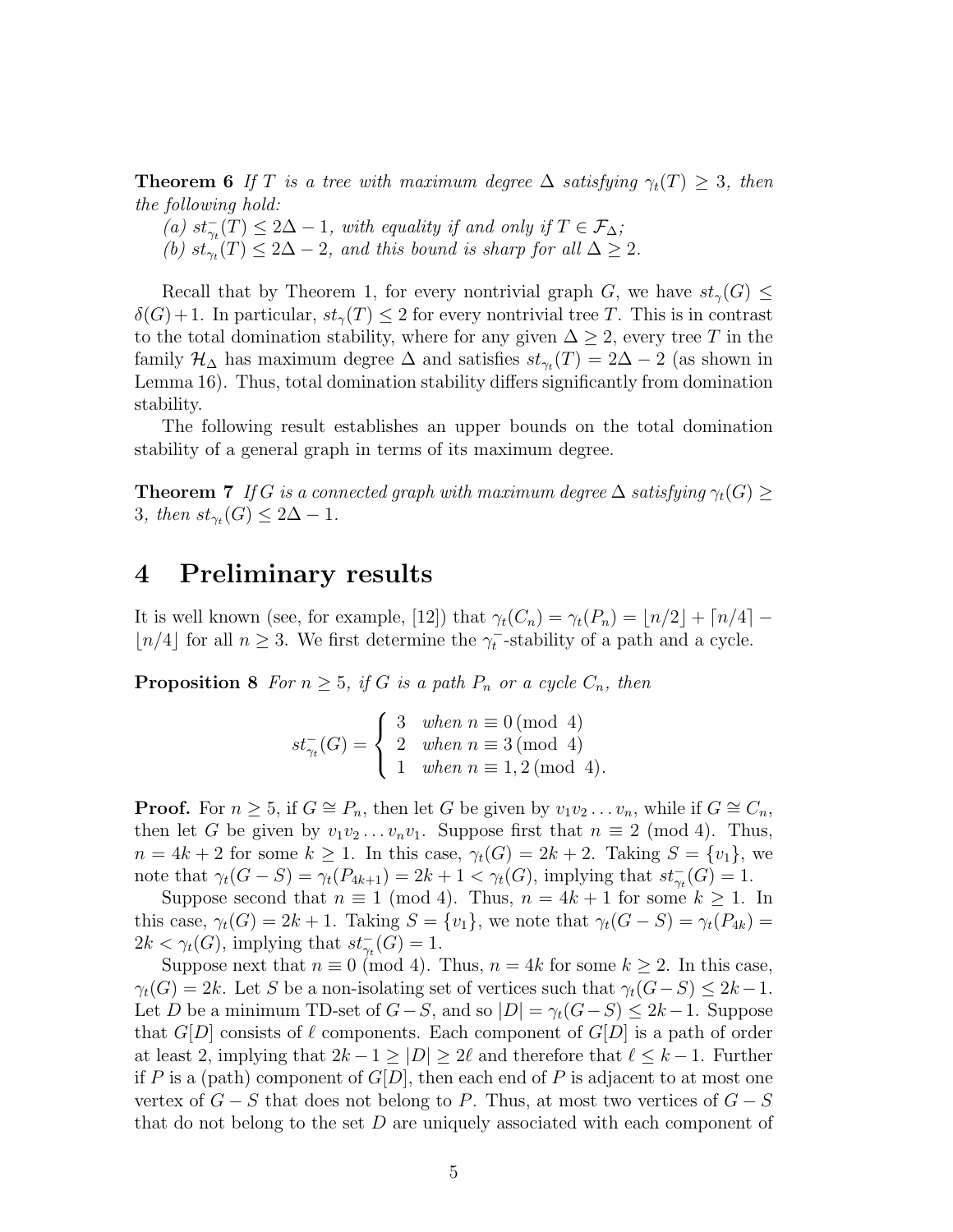$G[D]$ , implying that  $G-S$  has order at most  $|D|+2\ell \leq (2k-1)+2(k-1) = 4k-3$ . However,  $G - S$  has order  $4k - |S|$ , and so  $|S| \geq 3$ . This is true for every nonisolating set S of vertices of G. Hence,  $st_{\gamma_t}(G) \geq 3$ . Conversely, if we take  $S^* = \{v_1, v_2, v_3\}$ , then  $\gamma_t(G - S) = \gamma_t(P_{4k-3}) = 2k - 1$ , and so  $st_{\gamma_t}(G) \leq |S^*| = 3$ . Consequently,  $st_{\gamma_t}^-(G) = 3$ .

Suppose finally that  $n \equiv 3 \pmod{4}$ . Thus,  $n = 4k - 1$  for some  $k \geq 2$ . In this case,  $\gamma_t(G) = 2k$ . Let S be a non-isolating set of vertices such that  $\gamma_t(G-S) \leq 2k-1$ . Proceeding analogously as in the previous case, we show that  $G-S$  has order at most  $4k-3$ . Since  $G-S$  has order  $4k-1-|S|$ , we deduce that  $|S| \geq 2$ , implying that  $st_{\gamma_t}^-(G) \geq 2$ . Conversely, if we take  $S^* = \{v_1, v_2\}$ , then  $\gamma_t(G - S) = \gamma_t(P_{4k-3}) = 2k - 1$ , and so  $st_{\gamma_t}(G) \leq |S^*| = 2$ . Consequently,  $st_{\gamma_t}^-(G) = 2.$ 

Next we determine the  $\gamma_t^+$ -stability of a path. For small  $n \leq 7$  and for  $n = 10$ , no non-isolating set of vertices in a path  $P_n$  exists whose removal increases the total domination number, and hence, by definition,  $st^+_{\gamma_t}(P_n) = \infty$  for such values of *n*. It is therefore only of interest to determine the  $\gamma_t^+$ -stability of a path  $P_n$ , where  $n \geq 8$  and  $n \neq 10$ .

**Proposition 9** *For*  $n \geq 8$  *and*  $n \neq 10$ *,* 

$$
st^+_{\gamma_t}(P_n) = \begin{cases} 3 & when n \equiv 2 \pmod{4}; \\ 2 & when n \equiv 3 \pmod{4}; \\ 1 & when n \equiv 0, 1 \pmod{4}. \end{cases}
$$

**Proof.** Consider a path  $G \cong P_n$  given by  $v_1v_2 \ldots v_n$ , where  $n \geq 8$ . Suppose first that  $n \equiv 3 \pmod{4}$ . Thus,  $n = 4k - 1$  for some  $k \geq 2$ . In this case,  $\gamma_t(G) = 2k$ . Taking  $S = \{v_3, v_6\}$ , we note that S is a non-isolating set of vertices and  $\gamma_t(G-S) = 2\gamma_t(P_2) + \gamma_t(P_{4k-7}) = 4 + (2k-3) = 2k+1 > \gamma_t(G)$ , implying that  $st^+_{\gamma t}(P_n) \leq |S| = 2$ . Conversely, suppose that S is a non-isolating set consisting of a single vertex. In this case,  $G - S$  contains at most two components. If  $G - S$  is connected, then  $\gamma_t(G - S) = \gamma_t(P_{4k-2}) = 2k \leq \gamma_t(G)$ . Suppose that  $G - S$  contains two components. Let  $P_{n_1}$  and  $P_{n_2}$  be the two path components of  $G - S$ , and so  $\gamma_t(G - S) = \gamma_t(P_{n_1}) + \gamma_t(P_{n_2})$ . Since  $n_1 + n_2 = 4k - 2$ , either both  $n_1$  and  $n_2$  are even or both  $n_1$  and  $n_2$  are odd. If both  $n_1$  and  $n_2$  are even, then we may assume that  $n_1 \equiv 0 \pmod{4}$  and  $n_2 \equiv 2 \pmod{4}$ . In this case,  $\gamma_t(G-S) = n_1/2 + (n_2+2)/2 = 2k$ . If both  $n_1$  and  $n_2$  are odd, then  $\gamma_t(G-S) = (n_1+1)/2 + (n_2+1)/2 = 2k$ . In both cases,  $\gamma_t(G-S) = 2k = \gamma_t(G)$ , implying that  $st^+_{\gamma_t}(P_n) > 1$ . Consequently,  $st^+_{\gamma_t}(P_n) = 2$ .

Suppose second that  $n \equiv 0 \pmod{4}$ . Thus,  $n = 4k$  for some  $k \geq 2$ . In this case,  $\gamma_t(G) = 2k$ . Taking  $S = \{v_3\}$ , we note that S is a non-isolating set of vertices such that  $\gamma_t(G-S) = \gamma_t(P_2) + \gamma_t(P_{4k-3}) = 2 + (2k-1) = 2k+1 > \gamma_t(G)$ , implying that  $st^+_{\gamma_t}(P_n) \leq |S| = 1$ . Consequently,  $st^+_{\gamma_t}(P_n) = 1$ .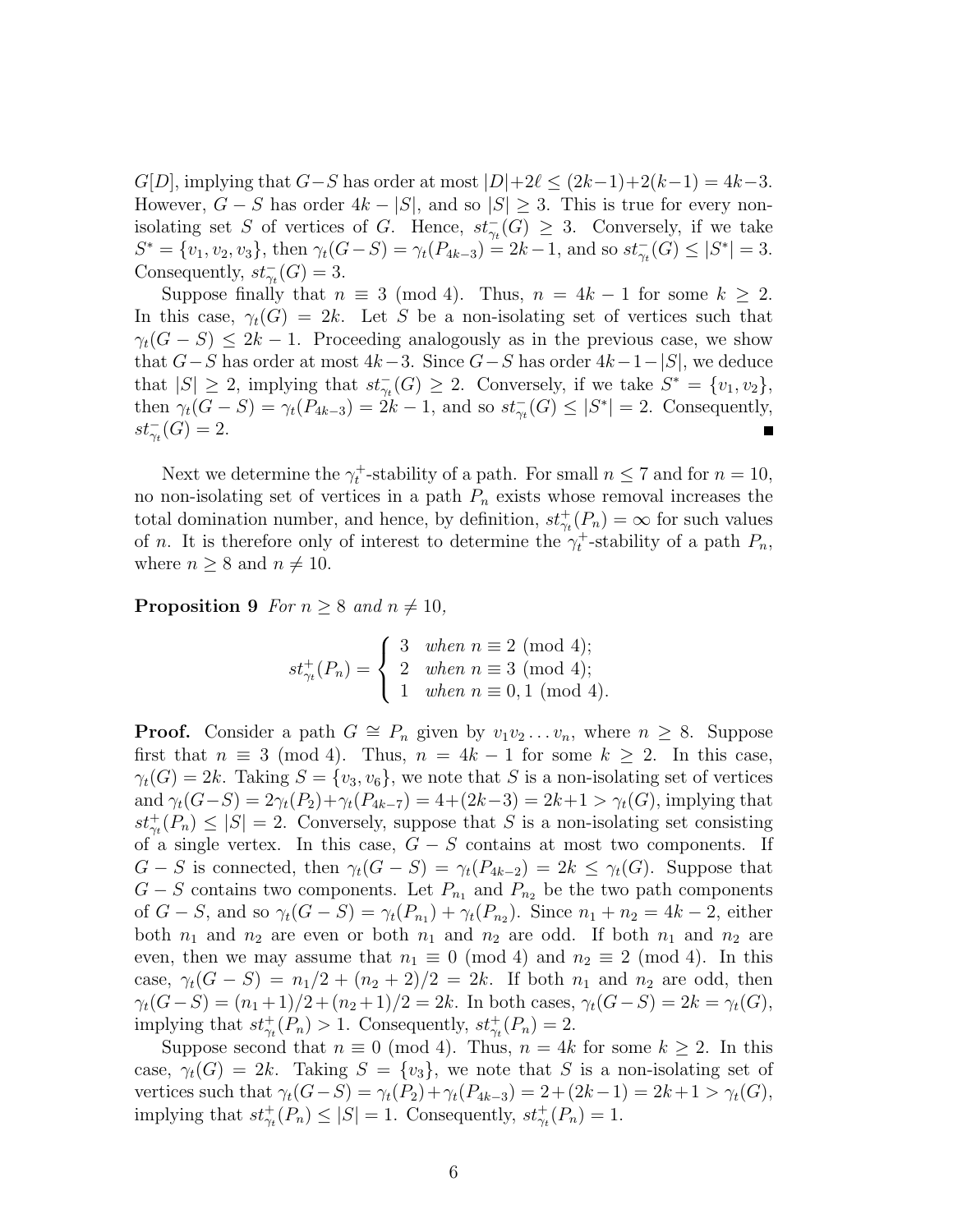Suppose next that  $n \equiv 1 \pmod{4}$ . Thus,  $n = 4k + 1$  for some  $k \geq 2$ . In this case,  $\gamma_t(G) = 2k + 1$ . Taking  $S = \{v_3\}$ , we note that  $\gamma_t(G - S)$  $\gamma_t(P_2) + \gamma_t(P_{4k-2}) = 2 + 2k > \gamma_t(G)$ , implying that  $st^+_{\gamma_t}(P_n) = 1$ .

Suppose finally that  $n \equiv 2 \pmod{4}$ . Thus,  $n = 4k + 2$  for some  $k \geq 3$ . In this case,  $\gamma_t(G) = 2k + 2$ . Suppose that S is a non-isolating set consisting of a single vertex. In this case,  $G - S$  contains at most two components. If  $G - S$  is connected, then  $\gamma_t(G - S) = \gamma_t(P_{4k+1}) = 2k + 1 \leq \gamma_t(G)$ . Suppose that  $G - S$ contains two components. Let  $P_{n_1}$  and  $P_{n_2}$  be the two path components of  $G-S$ , and so  $\gamma_t(G - S) = \gamma_t(P_{n_1}) + \gamma_t(P_{n_2})$ . Since  $n_1 + n_2 = 4k + 1$ , exactly one of  $n_1$ and  $n_2$  is odd, say  $n_1$ . Thus,  $\gamma_t(G-S) \leq (n_1+1)/2 + (n_2+2)/2 = 2k+2 = \gamma_t(G)$ .

Suppose that S is a non-isolating set of size 2. In this case,  $G - S$  contains at most three components. If  $G - S$  is connected, then  $\gamma_t(G - S) = \gamma_t(P_{4k})$  $2k < \gamma_t(G)$ .

Suppose that  $G-S$  contains two components. Let  $P_{n_1}$  and  $P_{n_2}$  be the two path components of  $G - S$ , and so  $\gamma_t(G - S) = \gamma_t(P_{n_1}) + \gamma_t(P_{n_2})$ . Since  $n_1 + n_2 = 4k$ , either both  $n_1$  and  $n_2$  are even or both  $n_1$  and  $n_2$  are odd. If both  $n_1$  and  $n_2$ are even, then  $\gamma_t(G - S) \leq (n_1 + 2)/2 + (n_2 + 2)/2 = 2k + 2$ . If both  $n_1$  and  $n_2$  are odd, then  $\gamma_t(G - S) = (n_1 + 1)/2 + (n_2 + 1)/2 = 2k + 1$ . In both cases,  $\gamma_t(G-S) \leq \gamma_t(G).$ 

Suppose that  $G-S$  contains three components. Let  $P_{n_1}, P_{n_2}$  and  $P_{n_3}$  be the three path components of  $G - S$ , and so  $\gamma_t(G - S) = \gamma_t(P_{n_1}) + \gamma_t(P_{n_2}) + \gamma_t(P_{n_3})$ . We note that  $n_1 + n_2 + n_3 = 4k$ . A straightforward case analysis shows that, renaming  $n_1$ ,  $n_2$  and  $n_3$  if necessary, one of the following cases occur: (i)  $n_i \equiv$ 0 (mod 4) for  $i \in [3]$ , (ii)  $n_i \equiv 2 \pmod{4}$  for  $i \in [2]$  and  $n_3 \equiv 0 \pmod{4}$ , (iii)  $n_1 \equiv 0 \pmod{4}, n_2 \equiv 1 \pmod{4}, n_3 \equiv 3 \pmod{4}, (iv) \ n_i \equiv 1 \pmod{4}$  for  $i \in [2]$ and  $n_3 \equiv 2 \pmod{4}$ , (v)  $n_i \equiv 3 \pmod{4}$  for  $i \in [2]$  and  $n_3 \equiv 2 \pmod{4}$ . If (i) holds, then  $\gamma_t(G - S) = 2k$ . If (ii) holds, then  $\gamma_t(G - S) = 2k + 2$ . If (iii) holds, then  $\gamma_t(G-S) = 2k+1$ . If (iv) or (v) holds, then  $\gamma_t(G-S) = 2k+2$ . In all five cases,  $\gamma_t(G-S) \leq \gamma_t(G)$ .

The above implies that if  $S$  is an arbitrary non-isolating set of size 1 or 2, then  $\gamma_t(G - S) \leq \gamma_t(G)$ , implying that  $st^+_{\gamma_t}(P_n) \geq 3$ . Conversely, taking  $S = \{v_3, v_6, v_9\}$ , we note that S is a non-isolating set of vertices and  $\gamma_t(G S = 3\gamma_t(P_2) + \gamma_t(P_{4k-7}) = 6 + (2k-3) = 2k+3 > \gamma_t(G)$ , implying that  $st^+_{\gamma_t}(P_n) \leq |S| = 3$ . Consequently,  $st^+_{\gamma_t}(P_n) = 3$ .

As an immediate consequence of Propositions 8 and 9, we determine the total domination stability of a path.

**Proposition 10** *For*  $n \geq 5$ *,* 

$$
st_{\gamma_t}(P_n) = \begin{cases} 2 & when \ n \equiv 3 \pmod{4}; \\ 1 & otherwise. \end{cases}
$$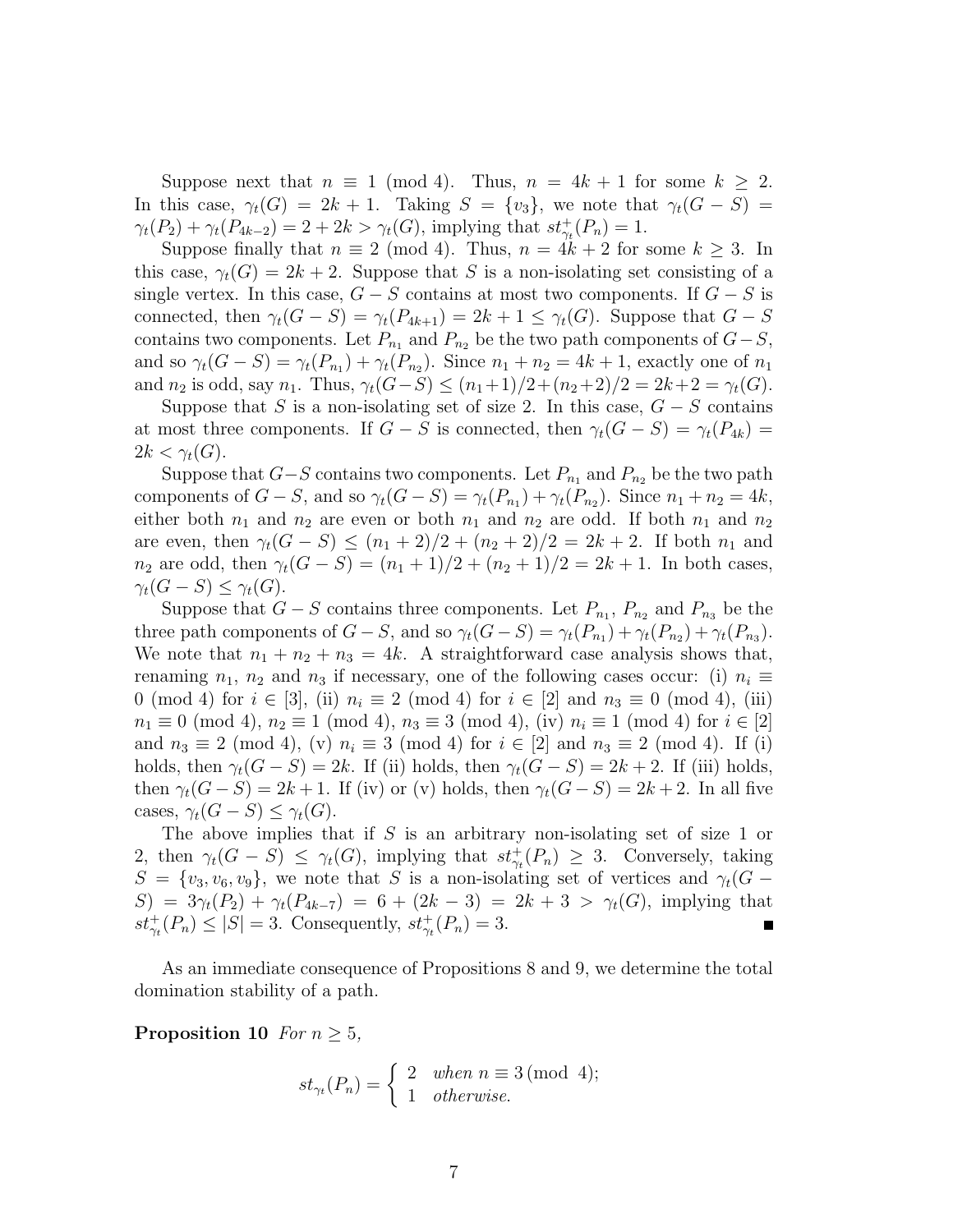As shown in Proposition 8, the  $\gamma_t^-$ -stability of a path and a cycle of the same order are equal. This is not always the case for the  $\gamma_t^+$ -stability of a path and a cycle. For example,  $st^+_{\gamma_t}(P_8) = 1$  and  $st^+_{\gamma_t}(P_{14}) = 3$ , while  $st^+_{\gamma_t}(C_8) = st^+_{\gamma_t}(C_{14}) =$  $\infty$ . For small  $n \leq 8$  and for  $n \in \{10, 11, 14\}$ , no non-isolating set of vertices in a cycle  $C_n$  exists whose removal increases the total domination number, and hence, by definition,  $st^+_{\gamma t}(C_n) = \infty$  for such values of n. In order for us to determine the total domination stability of a cycle when  $n \geq 5$ , it suffices for us to establish the following result on the  $\gamma_t^+$ -stability of a cycle.<sup>1</sup>

**Proposition 11** *For*  $n \geq 9$  *and*  $n \notin \{10, 11, 14\}$ *,*  $st^+_{\gamma_t}(C_n) \geq 3$ *. Further, the following hold.*

*(a)* If  $n \ge 9$  *and*  $n \equiv 1 \pmod{4}$ *, then*  $st^+_{\gamma_t}(C_n) = 3$ *; (b)* If  $n \ge 12$  and  $n \equiv 0 \pmod{4}$ , then  $st^+_{\gamma_t}(C_n) = 3$ .

**Proof.** Consider a cycle  $G \cong C_n$  given by  $v_1v_2 \ldots v_nv_1$ , where  $n \geq 9$  and  $n \notin$  $\{10, 11, 14\}$ . Let S be a non-isolating set of vertices of G that increases the total domination number. If  $|S| = 1$ , then  $\gamma_t(G - S) = \gamma_t(P_{n-1}) \leq \gamma_t(P_n) = \gamma_t(G)$ , a contradiction. Hence,  $|S| \geq 2$ . Suppose that  $|S| = 2$ . In this case,  $G-S$  contains at most two components. If  $G - S$  is connected, then  $\gamma_t(G - S) = \gamma_t(P_{n-2}) \leq$  $\gamma_t(P_n) = \gamma_t(G)$ , a contradiction. Hence,  $G-S$  contains two components. Let  $P_{n_1}$ and  $P_{n_2}$  be the two path components of  $G-S$ , and so  $\gamma_t(G-S) = \gamma_t(P_{n_1}) + \gamma_t(P_{n_2})$ .

Suppose that  $n \equiv 0 \pmod{4}$ . Thus,  $n = 4k$  for some  $k \geq 3$ . In this case,  $\gamma_t(G) = 2k$ . Since  $n_1 + n_2 = 4k - 2$ , renaming  $n_1$  and  $n_2$  if necessary, either  $n_1 \equiv 0 \pmod{4}$  and  $n_2 \equiv 2 \pmod{4}$  or both  $n_1$  and  $n_2$  are odd. In the former case,  $\gamma_t(G-S) = n_1/2 + (n_2+2)/2 = 2k$ , while in the latter case,  $\gamma_t(G-S)$  $(n_1+1)/2 + (n_2+1)/2 = 2k$ . In both cases,  $\gamma_t(G-S) \leq \gamma_t(G)$ , a contradiction.

Suppose that  $n \equiv 1 \pmod{4}$ . Thus,  $n = 4k + 1$  for some  $k \geq 2$ . In this case,  $\gamma_t(G) = 2k + 1$ . Since  $n_1 + n_2 = 4k - 1$ , exactly one of  $n_1$  and  $n_2$  is odd, say  $n_1$ . Thus,  $\gamma_t(G-S) \leq (n_1+1)/2 + (n_2+2)/2 = 2k+1 = \gamma_t(G)$ , a contradiction.

Suppose that  $n \equiv 2 \pmod{4}$ . Thus,  $n = 4k + 2$  for some  $k \ge 4$ . In this case,  $\gamma_t(G) = 2k+2$ . Since  $n_1+n_2 = 4k$ , either both  $n_1$  and  $n_2$  are even or both  $n_1$  and  $n_2$  are odd. If both  $n_1$  and  $n_2$  are even, then  $\gamma_t(G-S) \leq (n_1+2)/2+(n_2+2)/2=$ 2k+2. If both  $n_1$  and  $n_2$  are odd, then  $\gamma_t(G-S) = (n_1+1)/2+(n_2+1)/2 = 2k+1$ . In both cases,  $\gamma_t(G-S) \leq \gamma_t(G)$ , a contradiction.

Suppose that  $n \equiv 3 \pmod{4}$ . Thus,  $n = 4k + 3$  for some  $k \geq 3$ . In this case,  $\gamma_t(G) = 2k + 2$ . Since  $n_1 + n_2 = 4k + 1$ , exactly one of  $n_1$  and  $n_2$  is odd, say  $n_1$ . Thus,  $\gamma_t(G-S) \leq (n_1+1)/2 + (n_2+2)/2 = 2k+2 = \gamma_t(G)$ , a contradiction. Since all the above four cases produce a contradiction, every non-isolating set S of vertices of G that increases the total domination number satisfies  $|S| \geq 3$ , implying that  $st^+_{\gamma_t}(G) \geq 3$ .

<sup>&</sup>lt;sup>1</sup>We remark that the result of Proposition 11 can be strengthened to cover all values of  $n \geq 9$  and  $n \notin \{10, 11, 14\}$ . Indeed, if  $n \geq 15$  and  $n \equiv 3 \pmod{4}$ , then  $st^+_{\gamma_t}(C_n) = 4$ , while if  $n \geq 18$  and  $n \equiv 2 \pmod{4}$ , then  $st^+_{\gamma_t}(C_n) = 5$ . We omit the details.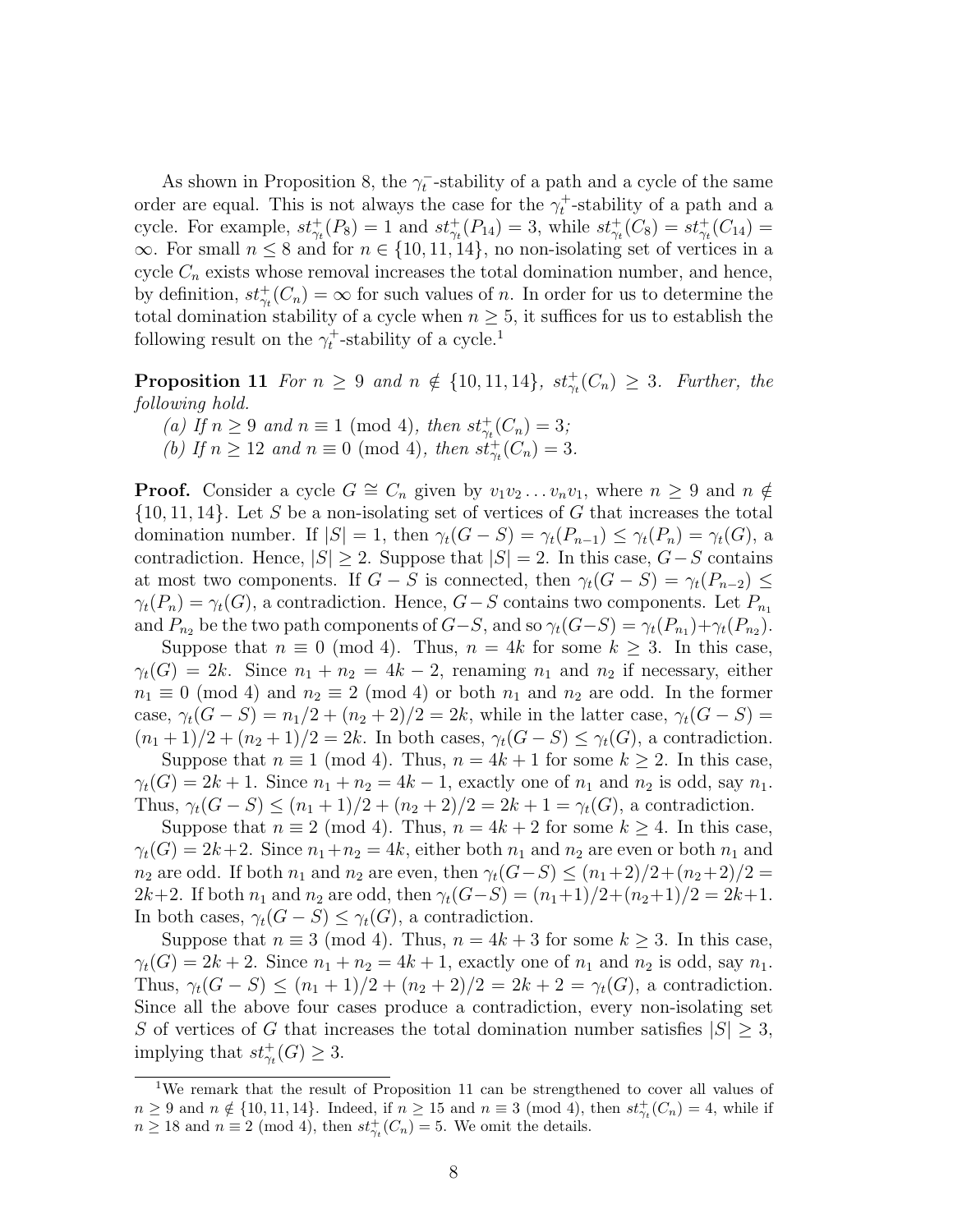Suppose that  $n \geq 9$  and  $n \equiv 1 \pmod{4}$ . Thus,  $n = 4k + 1$  for some  $k \geq 2$ . In this case,  $\gamma_t(G) = 2k+1$ . Taking  $S = \{v_1, v_4, v_7\}$ , we note that S is a non-isolating set of vertices and  $\gamma_t(G-S) = 2\gamma_t(P_2) + \gamma_t(P_{4k-6}) = 4 + (2k-2) = 2k+2 > \gamma_t(G)$ , implying that  $st^+_{\gamma_t}(C_n) \leq |S| = 3$ . Consequently,  $st^+_{\gamma_t}(C_n) = 3$ .

Suppose that  $n \ge 12$  and  $n \equiv 0 \pmod{4}$ . Thus,  $n = 4k$  for some  $k \ge 3$ . In this case,  $\gamma_t(G) = 2k$ . Taking  $S = \{v_1, v_4, v_7\}$ , we note that S is a non-isolating set of vertices and  $\gamma_t(G-S) = 2\gamma_t(P_2) + \gamma_t(P_{4k-7}) = 4 + (2k-3) = 2k+1 > \gamma_t(G)$ , implying that  $st^+_{\gamma_t}(C_n) \leq |S| = 3$ . Consequently,  $st^+_{\gamma_t}(C_n) = 3$ .

As a consequence of Propositions 8 and 11, the total domination stability of a cycle is determined.

#### **Proposition 12** *For*  $n \geq 5$ *,*

$$
st_{\gamma_t}(C_n) = \begin{cases} 3 & when \ n \equiv 0 \pmod{4}; \\ 2 & when \ n \equiv 3 \pmod{4}; \\ 1 & when \ n \equiv 1,2 \pmod{4}. \end{cases}
$$

We shall need the following lemma.

**Lemma 13** *If* G *is a connected isolate-free graph, then* G *contains a spanning tree* T *such that*  $\gamma_t(T) = \gamma_t(G)$ *.* 

**Proof.** Since removing edges from a graph cannot decrease its total domination number, we note that  $\gamma_t(H) \geq \gamma_t(G)$  for all isolate-free spanning subgraphs H of G. In particular, if  $H = G$ , then  $\gamma_t(H) = \gamma_t(G)$ . Among all spanning, isolatefree, connected subgraphs H of G satisfying  $\gamma_t(H) = \gamma_t(G)$ , let H be chosen to have minimum size. Let S be an arbitrary minimum TD-set of H.

We show that  $H$  is a tree. Suppose, to the contrary, that  $H$  is not a tree and consider a smallest cycle  $C: v_1v_2 \ldots v_kv_1$  in H. For  $i \in [k]$ , let  $e_i = v_iv_{i+1}$ , where addition is taken modulo k, and so  $e_k = v_1v_k$ .

By the minimality of H, the spanning, isolate-free, connected graph  $H - e_i$ satisfies  $\gamma_t(H - e_i) > \gamma_t(G)$  for each  $i \in [k]$ . If neither  $v_i$  nor  $v_{i+1}$  belong to S, then S is a TD-set of  $H - e_i$ , implying that  $\gamma_t(G) \leq \gamma_t(H - e_i) \leq |S| = \gamma_t(G)$ , or, equivalently,  $\gamma_t(H - e_i) = \gamma_t(G)$ , a contradiction. Hence, the set S contains at least one of  $v_i$  and  $v_{i+1}$  for all  $i \in [k]$ . If S contains all vertices on the cycle C, then S is a TD-set of  $H - e_i$  for all  $i \in [k]$ , a contradiction. Hence, renaming vertices if necessary, we may assume that  $v_2 \notin S$ . Thus, by our earlier observations,  $v_1 \in S$ and  $v_3 \in S$ . But then S is a TD-set of  $H - e_1$ , a contradiction.

We determine next the  $\gamma_t^-$ -stability of a tree in the family  $\mathcal{F}_{\Delta}$ .

**Lemma 14** *For*  $\Delta \geq 2$ *, if*  $T \in \mathcal{F}_{\Delta}$ *, then*  $st_{\gamma_t}^-(T) = 2\Delta - 1$ *.*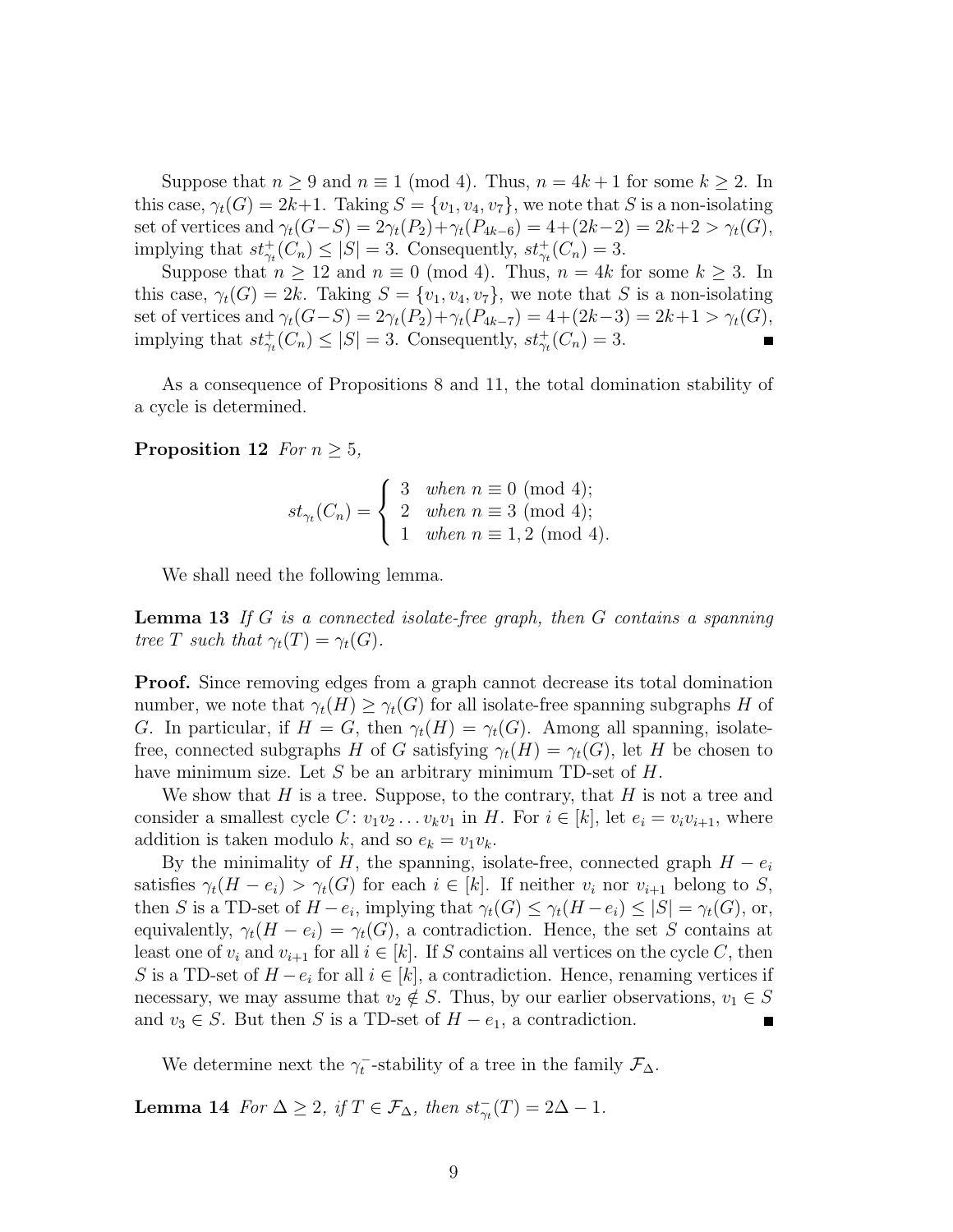**Proof.** For  $k \geq 2$  and  $\Delta \geq 2$ , let  $T \in \mathcal{F}_{k,\Delta}$ . We wish to show that  $st_{\gamma_t}(T) =$  $2\Delta - 1$ . If  $\Delta = 2$ , then the family  $\mathcal{F}_{k,\Delta}$  is the family of all paths  $P_{4k}$ , where  $k \geq 2$ . Thus in this case, by Proposition 8,  $st_{\gamma_t}^-(T) = 3 = 2\Delta - 1$ . Hence, in what follows we may assume that  $\Delta \geq 3$ , for otherwise the desired result follows. We proceed by induction on  $k \geq 2$  to show that if  $T \in \mathcal{F}_{k,\Delta}$ , then  $st_{\gamma_t}(T) = 2\Delta - 1$ .

For the base case, suppose that  $k = 2$ , and so  $T \in \mathcal{F}_{2,\Delta}$ . Thus, T is obtained from the disjoint union of two double stars  $T_1$  and  $T_2$ , both isomorphic to  $S(\Delta 1, \Delta - 1$ , by adding and edge joining a leaf,  $x_1$  say, of  $T_1$  and a leaf,  $x_2$  say, of  $T_2$ . Let  $u_i$  and  $v_i$  be the two central vertices of the double star  $T_i$  for  $i \in [2]$ , where  $vx_i$  is an edge, and so  $u_i v_i x_i$  is a path in  $T_i$ . The set  $\{u_1, u_2, v_1, v_2\}$  is a maximum open packing, and so, by Theorem 5,  $\gamma_t(T) = \rho^0(T) = 4$ . We note that diam $(T) = 7$ .

Let S be a non-isolating set of vertices of T such that  $\gamma_t(T-S) \leq 3$ . We show that  $|S| \geq 2\Delta - 1$ . Let D be a minimum TD-set of  $T - S$ , and so  $|D| =$  $\gamma_t(T-S) \leq 3$ . We note that the set D induces either a path  $P_2$  or a path  $P_3$ , implying that  $T - S$  is a tree and diam $(T - S) \leq 4$ . If both  $u_1$  and  $u_2$  belong to the tree  $T - S$ , then diam $(T - S) \geq 5$ , a contradiction. Hence, renaming  $T_1$ and  $T_2$ , if necessary, we may assume that  $u_1 \in S$ . If  $u_2 \in S$ , then S contains all leaf-neighbors of  $u_1$  and  $u_2$ , implying that  $|S| \geq 2\Delta$ . Hence, we may assume that  $u_2 \notin S$ , and so  $u_2$  belongs to the tree  $T-S$ . If  $v_1 \notin S$ , then since  $\text{diam}(T-S) \leq 4$ , the set S contains all leaf-neighbors of  $v_1$  and  $u_2$ , implying that  $|S| \geq 3\Delta - 3$ . Hence, we may assume that  $v_1 \in S$ , for otherwise  $|S| \geq 2\Delta - 1$ , as desired. In this case,  $V(T_1) \setminus \{x_1\} \subseteq S$ , implying that  $|S| \geq 2\Delta - 1$ . Since S is an arbitrary non-isolating set of vertices of T such that  $\gamma_t(T - S) \leq 3$ , this implies that  $st_{\gamma_t}^-(T) \geq 2\Delta - 1$ . Conversely, if we take  $S = V(T_1) \setminus \{x_1\}$ , then  $|S| = 2\Delta - 1$ and  $\gamma_t(T - S) = 3$ , and so  $st_{\gamma_t}(T) \leq 2\Delta - 1$ . Consequently,  $st_{\gamma_t}(T) = 2\Delta - 1$ . This establishes the base case when  $k = 2$ .

Let  $k \geq 3$  and assume that if  $T' \in \mathcal{F}_{k',\Delta}$  where  $2 \leq k' < k$ , then  $st_{\gamma_t}^-(T') =$  $2\Delta - 1$ . Let  $T \in \mathcal{F}_{k,\Delta}$ . Thus, T is the graph obtained from the disjoint union of k double stars  $T_1, T_2, \ldots, T_k$ , each isomorphic to  $S(\Delta - 1, \Delta - 1)$ , by adding  $k-1$  edges between leaves of these double stars so that the resulting graph is a tree with maximum degree  $\Delta$ . Let  $u_i$  and  $v_i$  be the two central vertices of the double star  $T_i$  for  $i \in [k]$ . The set  $\cup_{i=1}^k \{u_i, v_i\}$ , for example, is a maximum open packing of T, and so, by Theorem 5,  $\gamma_t(T) = \rho^0(T) = 2k$ .

We define the underlying graph of  $T$  as the graph of order  $k$  whose vertices correspond to the k double stars  $T_1, T_2, \ldots, T_k$ , and where two vertices in the underlying graph are adjacent if the corresponding double stars are joined by an edge in  $T$ . Since  $T$  is a tree, so too is its underlying graph. Renaming the double stars  $T_1, T_2, \ldots, T_k$  if necessary, we may assume that  $T_1$  corresponds to a leaf in the underlying tree of T and that  $T_1$  is joined to  $T_2$  by an edge, say  $x_1x_2$  where  $x_i \in V(T_i)$  for  $i \in [2]$ . Further, renaming the vertices  $u_i$  and  $v_i$  if necessary, we may assume that  $v_i x_i$  is an edge of T, and so  $u_1 v_1 x_1 x_2 v_2 u_2$  is a path in T. We note that  $x_1$  has degree 2 in T with  $v_1$  and  $x_2$  as its neighbors. Let  $T' = T - V(T_1)$ .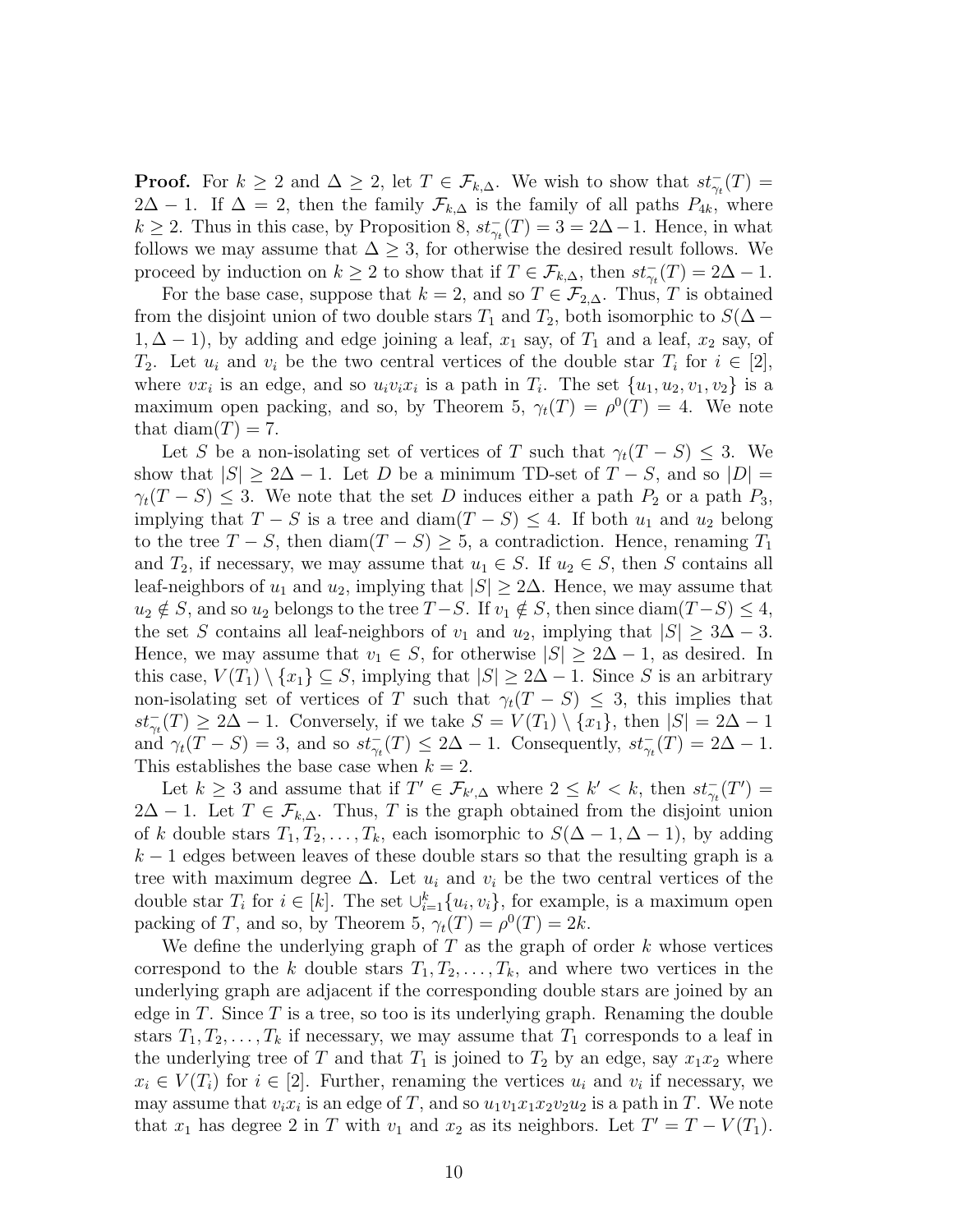Then,  $T' \in \mathcal{F}_{k',\Delta}$  where  $k' = k - 1 \geq 2$ . Applying the inductive hypothesis to  $T'$ , we note that  $st_{\gamma_t}^-(T') = 2\Delta - 1$ .

Let S be a non-isolating set of vertices of T such that  $\gamma_t(T-S) \leq 2k-1$ . Among all such sets, we choose S to have minimum cardinality. We show that  $|S| \geq 2\Delta - 1$ . Suppose, to the contrary, that  $|S| \leq 2\Delta - 2$ .

Let D be a minimum TD-set of  $T - S$ , and so  $|D| = \gamma_t(T - S) \leq 2k - 1$ . Let  $D' = D \cap V(T')$  and  $S' = S \cap V(T')$ . Further, let  $D_i = D \cap V(T_i)$  and  $S_i = S \cap V(T_i)$  for  $i \in [k]$ .

Suppose that  $D_1 = \emptyset$ . In this case,  $S_1$  contains all vertices of  $V(T_1)$ , except possibly for the vertex  $x_1$ , and so  $|S| \geq |S_1| \geq 2\Delta - 1$ , a contradiction. Hence,  $|D_1| \geq 1$ .

Suppose that  $|D_1| = 1$ . In this case,  $D_1 = \{x_1\}$  and the set  $S_1$  contains all vertices of  $V(T_1) \setminus \{x_1\}$ , except possibly for the vertex  $v_1$ . Thus,  $|S_1| \geq 2\Delta - 2$ . By assumption,  $|S| = 2\Delta - 2$ , implying that  $|S| = |S_1| = 2\Delta - 2$  and that  $S = V(T_1) \setminus \{x_1, v_1\}.$  Thus, the graph  $T - S$  is obtained from T' by adding the vertices  $x_1$  and  $v_1$  and adding the edges  $x_1x_2$  and  $x_1v_1$ . Let  $u'_2$  be a leaf-neighbor of  $u_2$  in the tree  $T_2$ . By rooting the tree T' at the vertex  $u_2$ , the set  $\{u_2, u_2'\}$  can be extended to a maximum open packing of  $T'$  by adding to it two vertices from each tree  $T_i$ , where  $i \in \{3, \ldots, k\}$ , where from each tree  $T_i$  we add to the open packing the central vertex  $u_i$  or  $v_i$  of  $T_i$  at maximum distance from  $u_2$ , together with a leaf-neighbor of such a selected vertex in  $T_i$ . The resulting open packing of T' can be extended further to an open packing of  $T-S$  by adding to it  $v_1$  and  $x_1$ , implying that  $\gamma_t(T - S) = \rho^0(T - S) \ge \rho^0(T') + 2 = 2(k - 1) + 2 = 2k$ . This contradicts the fact that  $\gamma_t(T - S) \leq 2k - 1$ . Hence,  $|D_1| \geq 2$ .

Suppose that  $x_1 \notin D_1$ . In this case, S' is a non-isolating set of vertices of T'. Recall that  $st_{\gamma_t}^-(T') = 2\Delta - 1$  and  $|S'| \leq |S| < 2\Delta - 1$ , implying that  $\gamma_t(T'-S') \geq \gamma_t(T') = 2(k-1)$ . This in turn implies that  $\gamma_t(T-S) = |D_1| +$  $\gamma_t(T'-S') \geq 2 + 2(k-1) = 2k$ , a contradiction. Hence,  $x_1 \in D_1$ .

Suppose that  $v_1 \notin D_1$ . In this case,  $S_1$  contains all  $\Delta - 2$  leaf-neighbors of  $v_1$ . Moreover since  $|D_1| \geq 2$ , the set  $D_1$  contains  $u_1$  as well as a leaf-neighbor, say  $u'_1$ , of  $u_1$ . We now consider the non-isolating set  $S^* = S \setminus S_1$  of vertices of T. The set  $(D \setminus \{u_1'\}) \cup \{v_1\}$  is a TD-set of  $T - S^*$ , and so  $\gamma_t(T - S^*) \leq |D| = \gamma_t(T - S) \leq$  $2k-1$ . Thus,  $S^*$  is a non-isolating set of vertices of T such that  $|S^*| < |S|$  and  $\gamma_t(T - S^*) \leq 2k - 1$ , contradicting our choice of the set S. Hence,  $v_1 \in D_1$ .

Suppose that  $u_1 \in D_1$ . In this case,  $D_1 = \{u_1, v_1, x_1\}$ . By the minimality of the set S, this implies that no leaf in  $T_1$  belongs to S. Hence,  $S = S'$  and  $|S'| = |S| \leq 2\Delta - 2$ . If  $v_2$  is a vertex of  $T - S$ , then S' is a non-isolating set of vertices of T' and  $D' \cup \{v_2\}$  is a TD-set of  $T' - S'$ , implying that  $|D'| + 1 =$  $|D' \cup \{v_2\}| \geq \gamma_t(T'-S') \geq \gamma_t(T') = 2(k-1)$ . Thus,  $|D| = |D_1| + |D'| \geq$  $3 + (2k - 3) = 2k = \gamma_t(T)$ , a contradiction. Therefore,  $u_1 \notin D_1$ , implying that  $D_1 = \{v_1, x_1\}.$  Further this implies that  $S_1$  contains all  $\Delta - 1$  leaf-neighbors of  $u_1$ , and so  $|S_1| \geq \Delta - 1$ .

This is true for each of the original double stars in  $T$  that corresponds to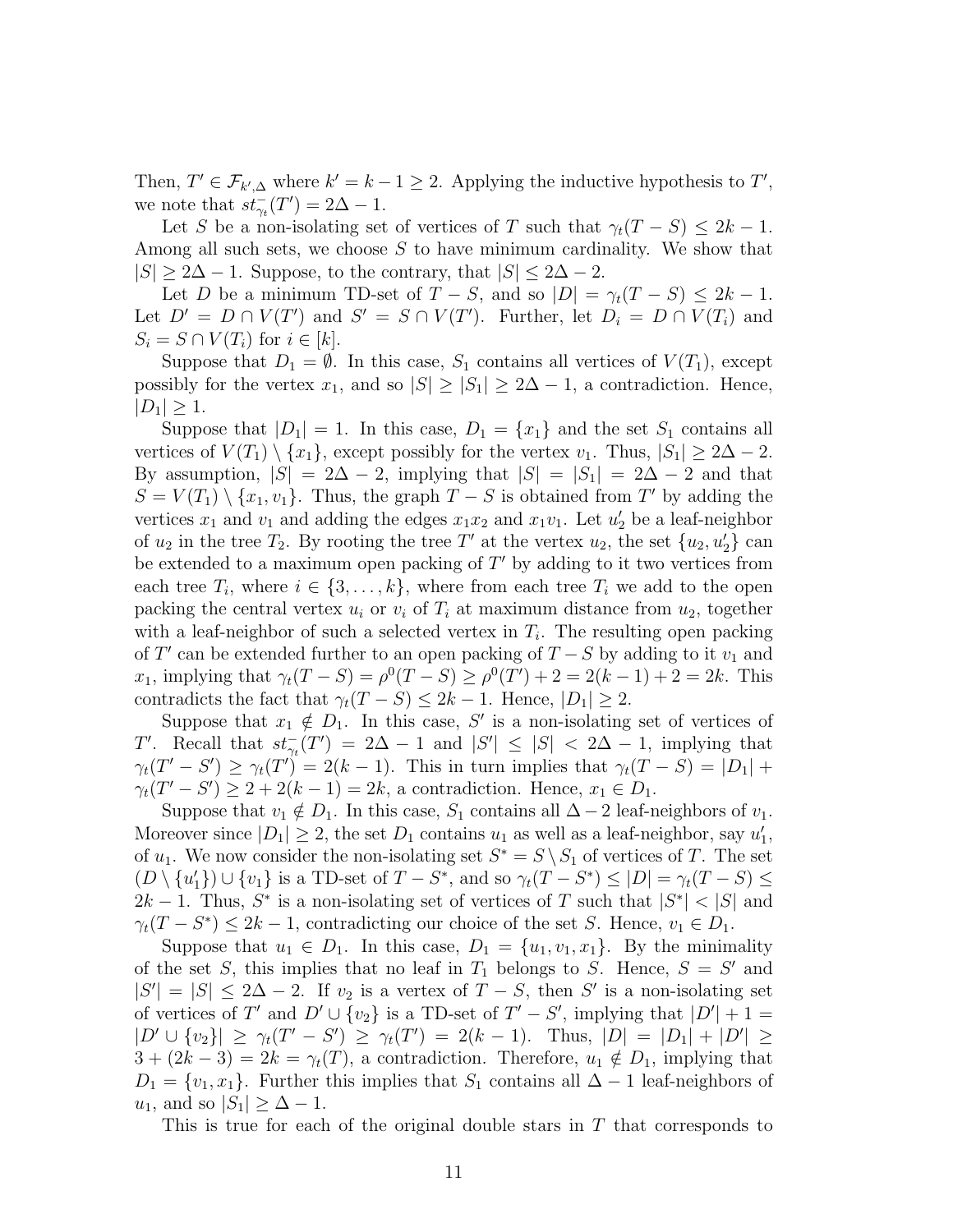a leaf in the underlying tree of  $T$ . That is, if  $T_i$  is an arbitrary double star in T that corresponds to a leaf in the underlying tree of T for some  $i \in [k]$ , then  $D_i = \{v_i, x_i\}$  and  $|S_i| \geq \Delta - 1$ . Since the underlying tree of T contains at least two leaves, this implies that  $|S_i| \geq \Delta - 1$  for at least two different values of  $i \in [k]$ , say for  $i_1$  and  $i_2$ . If  $|D_i| \geq 2$  for all  $i \in [k]$ , then  $|D| \geq 2k$ , a contradiction. Hence,  $|D_{i_3}| \leq 1$  for some  $i_3 \in [k]$ . If  $T_{i_3}$  corresponds to a leaf in the underlying tree of T, then as observed earlier,  $|D_{i_3}| \geq 2$ , a contradiction. Hence,  $T_{i_3}$  does not corresponds to a leaf in the underlying tree of T, and so  $i_3$  is distinct from  $i_1$  and  $i_2$ . Since  $|D_{i_3}| \leq 1$ , we note that neither  $u_{i_3}$  nor  $v_{i_3}$  belong to  $D_{i_3}$ , implying that at least one of  $u_{i_3}$  and  $v_{i_3}$  belong to  $S_{i_3}$ . Thus,  $|S_{i_3}| \geq 1$ . Thus,  $|S| \ge |S_{i_1}| + |S_{i_2}| + |S_{i_3}| \ge 2(\Delta - 1) + 1 = 2\Delta - 1$ , contradicting our supposition that  $|S| \leq 2\Delta - 2$ . We deduce, therefore, that  $|S| \geq 2\Delta - 1$ , implying that  $st_{\gamma_t}^-(T) \geq 2\Delta - 1.$ 

Conversely, if we take  $S = V(T_1) \setminus \{x_1\}$ , then S is a non-isolating set of vertices of T such that  $|S| = 2\Delta - 1$  and  $\gamma_t(T - S) = 2k - 1$ , and so  $st_{\gamma_t}(T) \leq 2\Delta - 1$ . Consequently,  $st_{\gamma_t}^-(T) = 2\Delta - 1$ . This completes the proof of Lemma 14.

The  $\gamma_t^+$ -stability of a tree in the family  $\mathcal{F}_{\Delta}$  is considerably less than its  $\gamma_t^-$ stability.

### **Lemma 15** *For*  $\Delta \geq 2$ *, if*  $T \in \mathcal{F}_{\Delta}$ *, then*  $st^+_{\gamma_t}(T) \leq \Delta - 1$ *.*

**Proof.** For  $k \geq 2$  and  $\Delta \geq 2$ , let  $T \in \mathcal{F}_{k,\Delta}$ . Thus, T is the graph obtained from the disjoint union of k double stars  $T_1, T_2, \ldots, T_k$ , each isomorphic to  $S(\Delta 1, \Delta - 1$ , by adding  $k - 1$  edges between leaves of these double stars so that the resulting graph is a tree with maximum degree  $\Delta$ . We follow the notation introduced in the proof of Lemma 14. In particular,  $u_i$  and  $v_i$  denote the two central vertices of the double star  $T_i$  for  $i \in [k]$ . Recall that  $\gamma_t(T) = 2k$ . As in the proof of Lemma 14, we may assume that  $T_1$  corresponds to a leaf in the underlying tree of T and that  $x_1x_2$  is the edge joined  $T_1$  and  $T_2$ , where  $x_i \in V(T_i)$ for  $i \in [2]$ . Further, we may assume that  $v_1x_1$  and  $x_2v_2$  are edges of T.

Let S be the set of vertices consisting of  $v_1$  and its  $\Delta - 2$  leaf-neighbors in T. Thus,  $S = N_T[v_1] \setminus \{u_1, x_1\}$ . The tree  $T - S$  has two components. Let  $T'_1$ and  $T_2'$  be the components of  $T - S$  containing  $u_1$  and  $x_1$ , respectively. We note that  $T'_1$  is isomorphic to a star  $K_{1,\Delta-1}$ , and so  $\gamma_t(T'_1) = 2$ . Moreover,  $T'_2$  is the tree obtained from T by removing all vertices in  $V(T_1) \setminus \{x_1\}$ . Let  $u'_2$  be a leafneighbor of  $u_2$  in the tree  $T_2$ . Analogously as shown in the proof of Lemma 14, the set  $\{u_2, u_2\}$  can be extended to a maximum open packing of  $T'$  by adding to it two vertices from each tree  $T_i$ , where  $i \in \{3, \ldots, k\}$ , where from each tree  $T_i$  we add to the open packing the central vertex  $u_i$  or  $v_i$  of  $T_i$  at maximum distance from  $u_2$ , together with a leaf-neighbor of such a selected vertex in  $T_i$ . The resulting open packing of  $T'$  can be extended further to an open packing of  $T_2'$  by adding to it the vertex  $x_1$ , implying that  $\gamma_t(T_2') = \rho^0(T_2') \geq 2k - 1$ . Thus,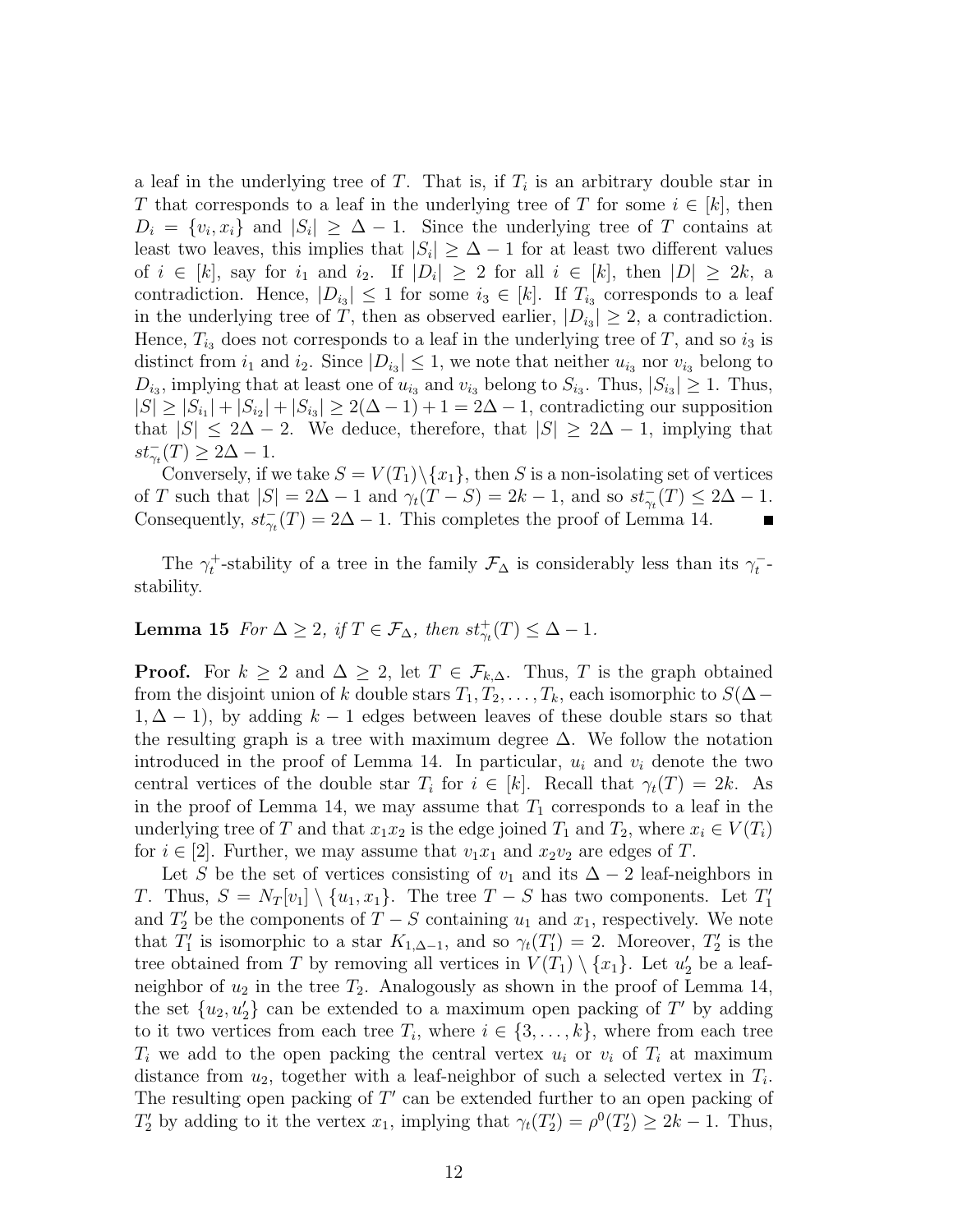$\gamma_t(T-S) = \gamma_t(T_1') + \gamma_t(T_2') = 2k + 1 > \gamma_t(T)$ . Thus, S is a non-isolating set of vertices whose removal increases the total domination number, implying that  $st^+_{\gamma_t}(T) \leq |S| = \Delta - 1.$  $\blacksquare$ 

We determine next the total domination stability of a tree in the family  $\mathcal{H}_{\Delta}$ .

### **Lemma 16** *For*  $\Delta \geq 2$ *, if*  $T \in \mathcal{H}_{\Delta}$ *, then*  $st_{\gamma_t}(T) = 2\Delta - 2$ *.*

**Proof.** If  $\Delta = 2$ , then the family  $\mathcal{H}_{\Delta}$  is the family of all paths  $P_n$ , where  $n \geq 7$  and  $n \equiv 3 \pmod{4}$ . Thus in this case, by Proposition 10, we have  $st_{\gamma_t}(T) = 2 = 2\Delta - 2$ . Hence, in what follows we may assume that  $\Delta \geq 3$ , for otherwise the desired result follows. Thus, the tree  $T \in \mathcal{H}_{k,\Delta}$  for some integer k where  $\Delta \geq k \geq 2$  and is obtained from the disjoint union of k double stars  $T_1, T_2, \ldots, T_k$ , each isomorphic to  $S(\Delta-1, \Delta-1)$ , by selecting one leaf from each double star and identifying these  $k$  leaves into one new vertex, which we call  $w$ . Let  $u_i$  and  $v_i$  denote the two central vertices of the double star  $T_i$  for  $i \in [k]$ , where  $v_i$  is adjacent to w in T, and let  $D = \bigcup_{i=1}^k \{u_i, v_i\}$ . We note that the set  $D$  is the set of support vertices of  $T$ . Every TD-set in  $T$  contains all its support vertices, implying that  $\gamma_t(T) \geq |D| = 2k$ . However, the set of support vertices D is a TD-set of T, and so  $\gamma_t(T) \leq |D| = 2k$ . Consequently,  $\gamma_t(T) = 2k$ , implying that the set  $D$  is the unique minimum TD-set in  $T$ .

We show firstly that  $st_{\gamma_t}(T) \geq 2\Delta - 2$ . Let S be a minimum non-isolating set of vertices of T such that  $\gamma_t(T - S) \neq \gamma_t(T) = 2k$ . Thus,  $st_{\gamma_t}(T) = |S|$ . Let R be a maximum open packing of the tree  $T-S$ . The set R contains at most one neighbor of  $u_i$  and at most one neighbor of  $v_i$  in  $T_i$  for each  $i \in [k]$ , implying that  $|R \cap V(T_i)| \leq 2$  for all  $i \in [k]$ . Thus if  $w \notin R$ , then  $|R| \leq 2k$ . Suppose that  $w \in R$ . Since S is a minimum non-isolating set of vertices of T, the vertex w is not isolated in  $T-S$ . Renaming vertices if necessary, we may assume that  $v_1$  is a neighbor of w in  $T-S$ . Since R is an open packing in  $T-S$ , the vertex w is the only neighbor of  $v_1$  that belongs to R. As observed earlier, R contains at most one neighbor of  $u_1$ , and so  $|R \cap V(T_1)| \leq 1$ , implying that once again that  $|R| \leq 2k$ . Hence,  $\rho^0(T - S) = |R| \leq 2k$ . Thus, by Theorem 5,  $\gamma_t(T - S) = \rho^0(T - S) \leq 2k$ . Since  $\gamma_t(T - S) \neq 2k$ , this implies that  $\gamma_t(T - S) < 2k$ .

Since  $S$  is a non-isolating set of vertices of  $T$ , we note that if  $S$  contains a support vertex of  $T$ , then it contains all leaf-neighbors of that support vertex. By construction of the tree T, the support vertex  $u_i$  has  $\Delta - 1$  leaf-neighbors, while the support vertex  $v_i$  has  $\Delta - 2$  leaf-neighbors for all  $i \in [k]$ . Thus, if  $|S \cap D| \geq 2$ , then  $|S| \geq 2 + 2(\Delta - 2) = 2\Delta - 2$ . Hence, we may assume that  $|S \cap D| \leq 1$ , for otherwise  $st_{\gamma_t}(T) = |S| \geq 2\Delta - 2$ , as claimed.

If  $w \in S$ , then since  $|S \cap D| \leq 1$ , the forest  $T - S$  contains k components, each of which requires exactly two vertices to totally dominate, and so  $\gamma_t(T-S) = 2k$ , a contradiction. Hence,  $w \notin S$ .

Let W be a minimum TD-set of  $T - S$ , and so  $|W| = \gamma_t(T - S) \leq 2k - 1$ . Suppose that  $w \notin W$ . By assumption,  $|S \cap D| \leq 1$ , and so at least one of  $u_i$  and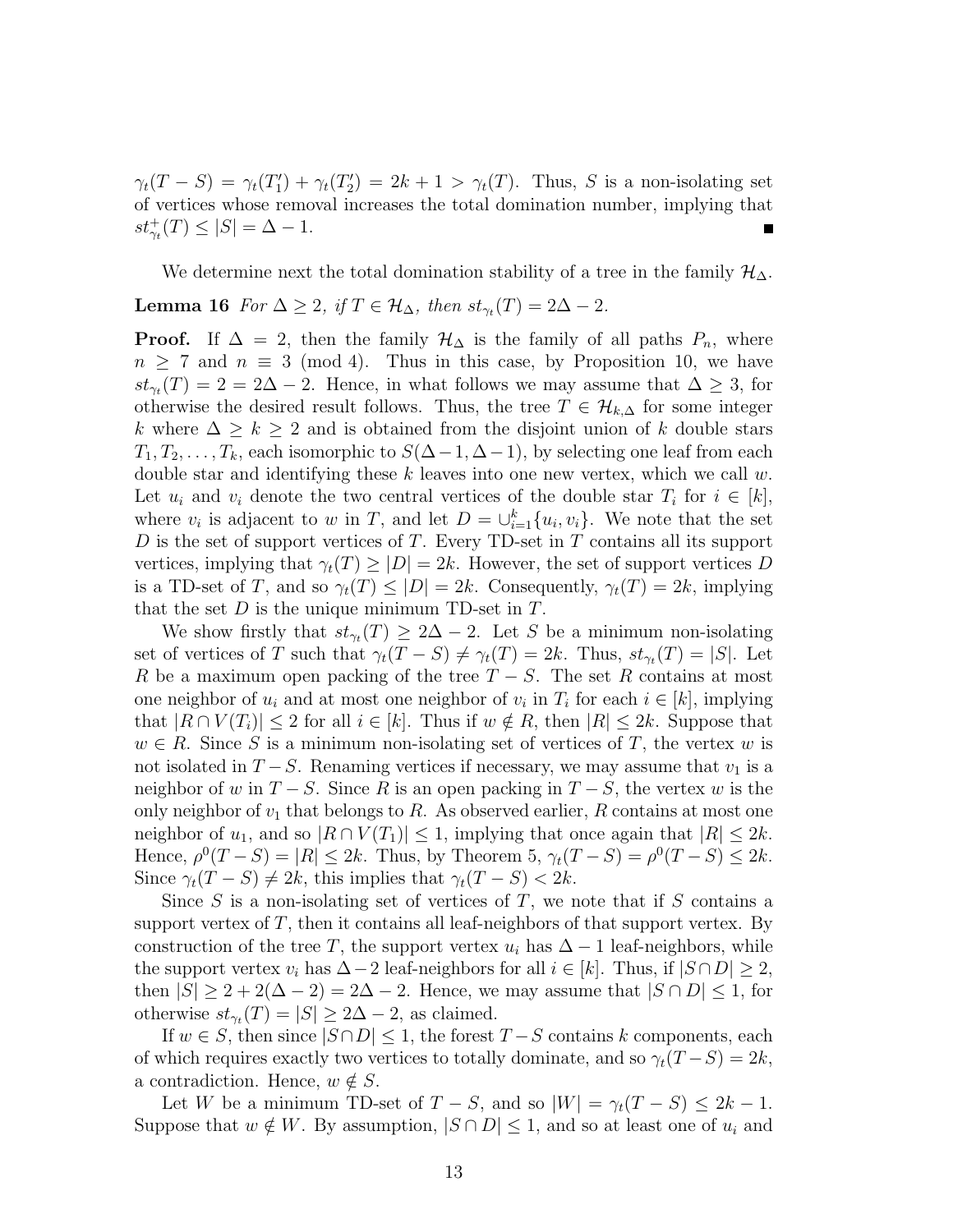$v_i$  belong to  $T-S$  for every  $i \in [k]$ . Thus, since  $w \notin W$ , the set W contains at least two vertices from  $V(T_i)$  in order to totally dominate the vertices of  $V(T_i)$ that belong to  $T - S$ , implying that  $\gamma_t(T - S) = |W| \geq 2k$ , a contradiction. Hence,  $w \in W$ . This in turn implies that at least two vertices of D do not belong to the set  $W$ . We note that all leaf-neighbors of the support vertices that do not belong to  $W$ , belong to the removed set  $S$  of vertices. Suppose that at least two support vertices at distance 2 from  $w$  do not belong to  $W$ . Renaming vertices if necessary, we may assume that  $u_1$  and  $u_2$  do not belong to W. Thus, the 2( $\Delta$  − 1) leaf-neighbors of  $u_1$  and  $u_2$  belong to S, and so  $|S| \geq 2\Delta - 2$ , as claimed. Hence, we may assume, renaming vertices if necessary, that  $W$  contains all support vertex at distance 2 from w, except possibly for the vertex  $u_k$ . Thus,  $u_i \in W$  for each  $i \in [k-1]$ . Further, in order to totally dominate the vertex  $u_i$ , the set W contains at least one neighbor of  $u_i$  for each  $i \in [k-1]$ . Hence,  $|W \cap V(T_i)| \geq 2$  for all  $i \in [k-1]$ . Since  $w \in W$  and  $|W| \leq 2k-1$ , this implies that  $|W \cap V(T_i)| = 2$  for each  $i \in [k-1]$  and that W contains no vertex from  $V(T_k)$ . This in turn implies that S contains all vertices of  $T_k$ , except possibly for the vertex  $v_k$ . Thus,  $st_{\gamma_t}(T) = |S| \ge |V(T_k) \setminus \{v_k\}| = 2\Delta - 2$ , as claimed.

Conversely, if we take  $S = V(T_k) \setminus \{v_k\}$ , then S is a non-isolating set of vertices of T such that  $|S| = 2\Delta - 2$  and  $\gamma_t(T - S) = 2k - 1$ , and so  $st_{\gamma_t}(T) \leq |S| = 2\Delta - 2$ . Consequently,  $st_{\gamma_t}(T) = 2\Delta - 2$ . This completes the proof of Lemma 16.

### **5 Proof of Theorem 6**

We are now in a position to prove Theorem 6. Recall its statement.

**Theorem 6.** If T is a tree with maximum degree  $\Delta$  satisfying  $\gamma_t(T) \geq 3$ , then *the following hold:*

(a)  $st_{\gamma_t}^-(T) \leq 2\Delta - 1$ , with equality if and only if  $T \in \mathcal{F}_{\Delta}$ ; (b)  $st_{\gamma_t}(T) \leq 2\Delta - 2$ , and this bound is sharp for all  $\Delta \geq 2$ .

**Proof.** We first prove Part (a). The sufficiency follows from Lemma 14. To prove the necessity, let T be a tree with maximum degree  $\Delta$  satisfying  $\gamma_t(T) \geq 3$ . Necessarily,  $\Delta \geq 2$ . If  $\Delta = 2$ , then  $G \cong P_n$ , where  $n \geq 5$ , and the result follows from Proposition 8 and Lemma 14, noting that in this case the family  $\mathcal{F}_{k,\Delta}$  is the family of all paths  $P_{4k}$ , where  $k \geq 2$ . Hence we may assume that  $\Delta \geq 3$ , for otherwise the desired result follows.

Since  $\gamma_t(T) \geq 3$ , we note that  $\text{diam}(T) \geq 4$ . Let u and r be two vertices at maximum distance apart in T. Necessarily, u and r are leaves and  $d(u, v) =$  $diam(T)$ . We now root the tree T at the vertex r. Let v be the parent of u, w the parent of v, x the parent of w, and y the parent of x. If  $diam(T) = 4$ , then  $y = r$ ; otherwise,  $y \neq r$ .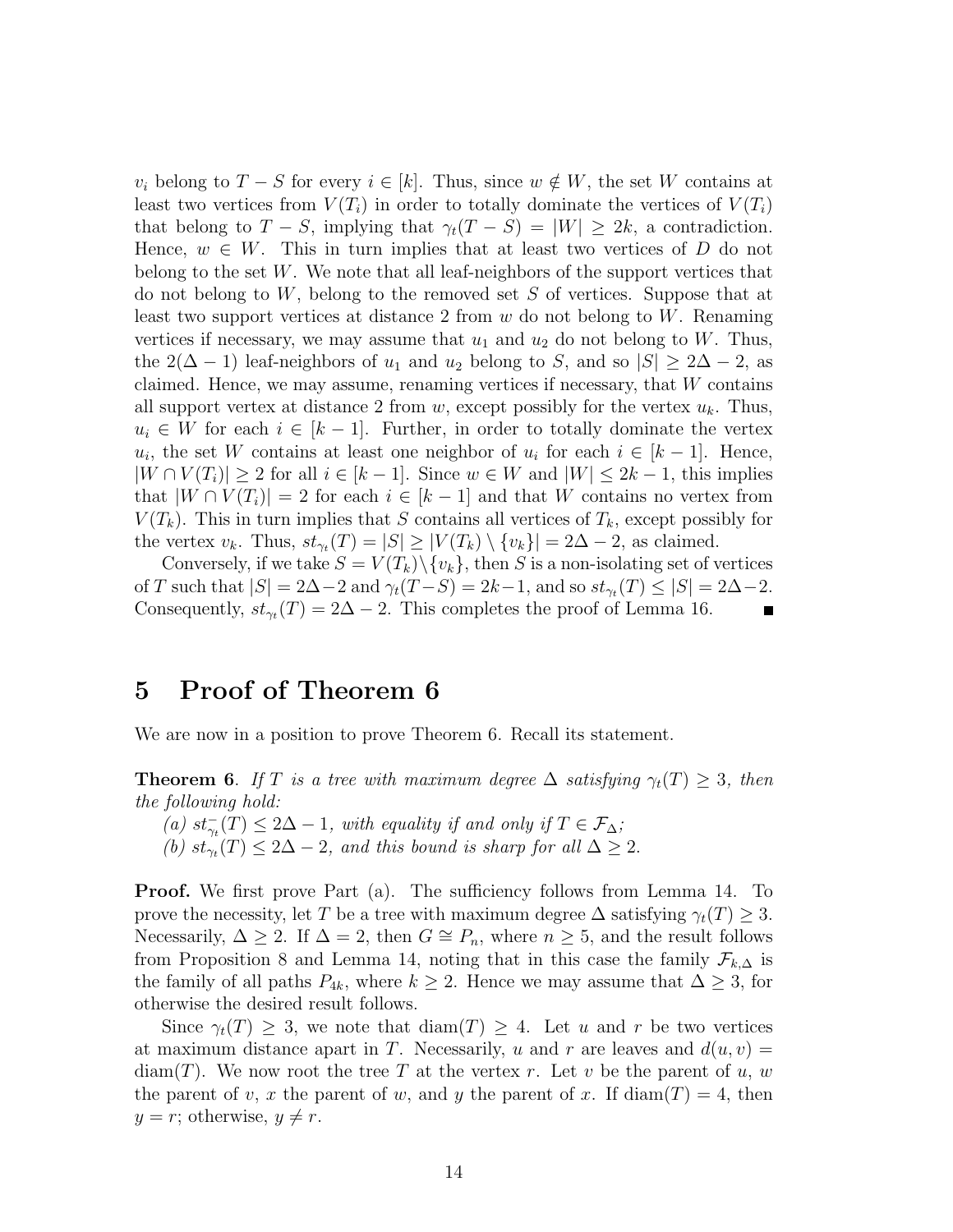**Claim 17** *If a child of* w *different from* v *is a support vertex, then*  $st_{\gamma_t}^-(T) \leq \Delta$ *.* 

**Proof.** Suppose that  $v'$  is a child of  $w$  different from  $v$  that is a support vertex. Let D be a minimum TD-set of T. Necessarily,  $\{v, v', w\} \subseteq D$ . We now consider the non-isolating set  $S$  of vertices of  $T$  consisting of  $v'$  and its children. Thus,  $S = C(v') \cup \{v'\}$  and  $|S| = d_T(v') \leq \Delta$ . Since  $D \setminus \{v\}$  is a TD-set of  $T - S$ , we note that  $\gamma_t(T-S) \leq |D|-1 = \gamma_t(T)-1$ , implying that  $st_{\gamma_t}(T) \leq |S| \leq \Delta$ .  $\Box$ 

By Claim 17, we may assume that every child of  $w$  different from  $v$  is a leaf, for otherwise  $st_{\gamma_t}^-(T) < 2\Delta - 1$ .

**Claim 18** *If* v or w has degree less than  $\Delta$ , then  $st_{\gamma_t}^-(T) \leq 2(\Delta - 1)$ *.* 

**Proof.** Suppose that v or w has degree less than  $\Delta$ . Thus,  $d_T(v)+d_T(w) \leq 2\Delta-1$ . We now consider the non-isolating set  $S$  of vertices of  $T$  consisting of the vertex w and all descendants of w. Thus, S consists of v and w and their children; that is,  $S = C(v) \cup C(w) \cup \{w\}$ . By supposition,  $|S| = d_T(v) + d_T(w) - 1 \leq 2(\Delta - 1)$ . Recall that y is the parent of x. Since  $(D \setminus \{v, w\}) \cup \{y\}$  is a TD-set of  $T - S$ , we note that  $\gamma_t(T-S) \leq |D|-1 = \gamma_t(T)-1$ , implying that  $st_{\gamma_t}(T) \leq |S| \leq 2(\Delta-1)$ .  $(\Box)$ 

By Claim 18, we may assume that both v and w have degree  $\Delta$ , for otherwise  $st_{\gamma_t}^-(T) < 2\Delta - 1$ .

**Claim 19** *If there exists a minimum TD-set of* T *that contains a neighbor of* x *different from w or contains the vertex x, then*  $st_{\gamma_t}^-(T) \leq 2(\Delta - 1)$ *.* 

**Proof.** Let D be a minimum TD-set of T. Necessarily,  $\{v, w\} \subset D$ . Suppose that  $x \in D$  or D contains a neighbor of x different from w. We now consider the non-isolating set  $S$  of vertices of  $T$  consisting of all descendants of  $w$ . Thus,  $S = C(v) \cup C(w)$  and  $|S| = d_T(v) + d_T(w) - 2 = 2(\Delta - 1)$ . If  $x \in D$ , then let  $D' = D \setminus \{v\}.$  If  $x \notin D$ , then let  $D' = (D \setminus \{v, w\}) \cup \{x\}$ , noting that in this case D contains a neighbor of x different from w. In both cases, the set  $D'$  is a TD-set of  $T - S$ , and so  $\gamma_t(T - S) \leq |D'| = |D| - 1 = \gamma_t(T) - 1$ , implying that  $st_{\gamma_t}^-(T) \leq |S| \leq 2(\Delta - 1).$  (

By Claim 19, we may assume that no minimum TD-set of  $T$  contains the vertex x or contains a neighbor of x different from w, for otherwise  $st_{\gamma_t}^-(T) < 2\Delta - 1$ . With this assumption, the degree of  $x$  is determined.

**Claim 20**  $d_T(x) = 2$ .

**Proof.** Suppose that  $d_T(x) \geq 3$ . Let w' be a child of x different from w. If  $w'$  is a leaf, then x belongs to every minimum TD-set of  $T$ , contradicting our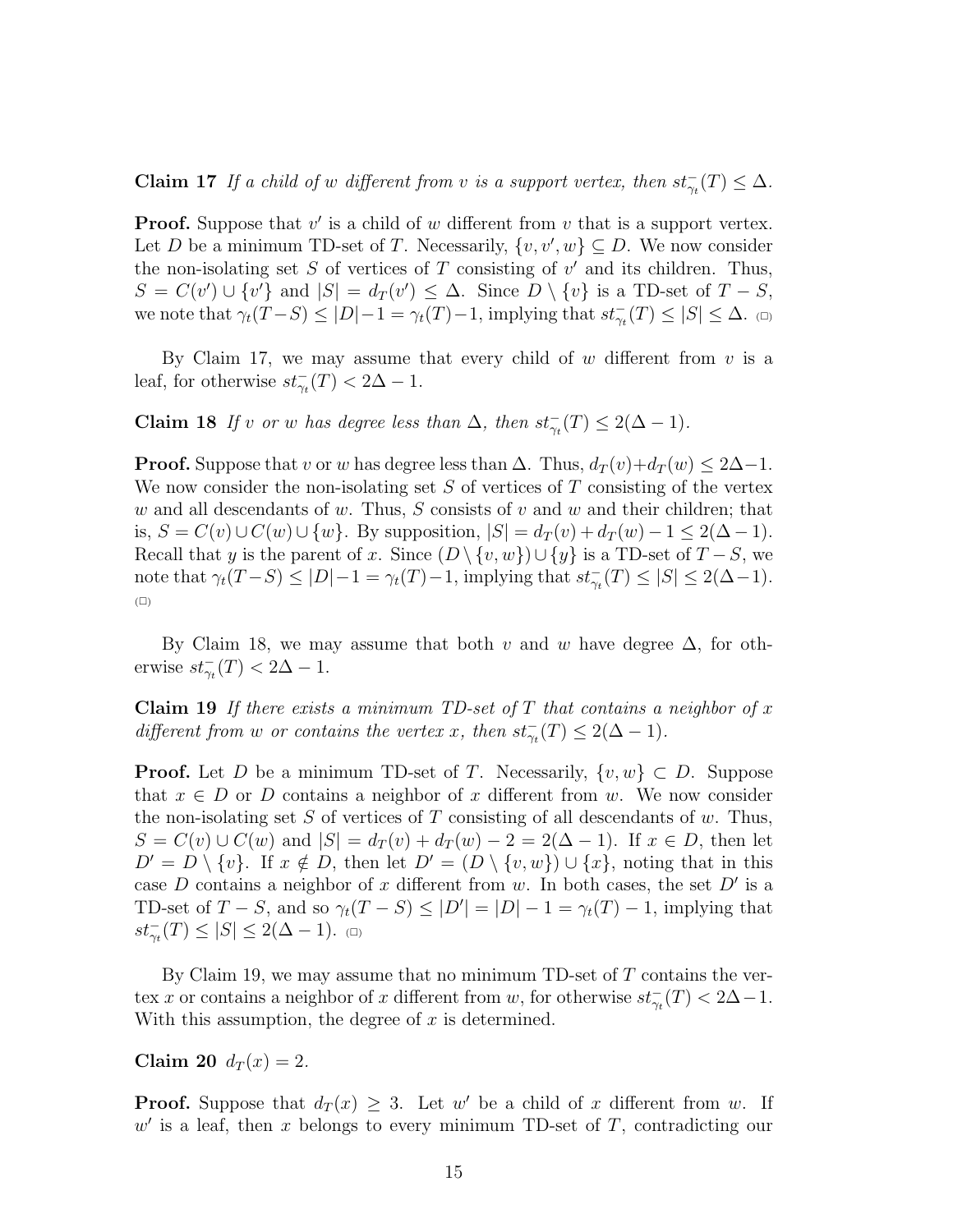earlier assumption. If  $w'$  is not a leaf, then either  $w'$  is a support vertex or each child of  $w'$  is a support vertex. In both cases, the vertex  $w'$  can be chosen to belong to some minimum TD-set of T, contradicting our earlier assumption.  $\Box$ 

We now consider the non-isolating set S of vertices of T consisting of all descendants of x. Thus, S consists of v and w and their children; that is,  $S = C(v) \cup C(w) \cup \{w\}$  and  $|S| = d_T(v) + d_T(w) - 1 = 2\Delta - 1$ . Since  $(D\setminus\{v,w\})\cup\{y\}$  is a TD-set of  $T-S$ , we note that  $\gamma_t(T-S)\leq |D|-1=\gamma_t(T)-1$ , implying that  $st_{\gamma_t}^-(T) \leq |S| = 2\Delta - 1$ . This establishes the desired upper bound.

Suppose next that  $st_{\gamma_t}^-(T) = 2\Delta - 1$ . Our earlier Claims 17, 18, 19 and 20 imply that (i) every child of w different from  $v$  is a leaf, (ii) both  $v$  and  $w$  have degree  $\Delta$  in T, and (iii)  $d_T(x) = 2$ , for otherwise  $st_{\gamma_t}^-(T) < 2\Delta - 1$ , a contradiction.

We now interchange the roles of the vertices  $u$  and  $r$  in the tree  $T$ , and root the tree T at the vertex u. In the resulting rooted tree, let  $v_r$  denote the parent of r,  $w_r$  the parent of  $v_r$ , and  $x_r$  the parent of  $w_r$ . Analogously as before, we deduce that (i), (ii) and (iii) above hold where now v, w and x are replaced with  $v_r$ ,  $w_r$  and  $x_r$ . If  $x = x_r$ , then the tree T is determined. However, in this case  $\gamma_t(T) = 4$ . Further, if S is the non-isolating set of vertices of T consisting of the  $\Delta - 1$  leaf-neighbors of v together with the  $\Delta - 1$  leaf-neighbors of  $v_r$ , then  $\gamma_t(T - S) = |\{w, x, w_r\}| = 3 < \gamma_t(T)$ , implying that  $st_{\gamma_t}(T) < 2\Delta - 1$ , a contradiction. Hence,  $x \neq x_r$ .

We now consider the tree  $T'$  obtained from  $T$  by removing  $x$  and all its descendants. The structure of the tree T implies that  $\gamma_t(T') \geq 2$  since both  $v_r$ and  $w_r$  are support vertices in T'. If  $\gamma_t(T') = 2$ , then, since  $x \neq x_r$ , this implies that T' is isomorphic to a double star  $S(\Delta - 1, \Delta - 1)$  with  $x_r$  as a leaf in T'. In this case,  $T \in T_{2,\Delta}$ , and so  $T \in T_{\Delta}$ , as desired. Hence, we may assume that  $\gamma_t(T') \geq 3$ . Since both  $v_r$  and  $w_r$  have degree  $\Delta$  in T and their degrees remain unchanged in T', the tree T' is a tree with maximum degree  $\Delta$ , implying that  $st_{\gamma_t}^-(T') \leq 2\Delta - 1.$ 

Every TD-set of  $T'$  can be extended to a TD-set of  $T$  by adding to it the vertices v and w, and so  $\gamma_t(T) \leq \gamma_t(T') + 2$ . Conversely, let D be a minimum TD-set of T. Since D contains all support vertices of T, we note that  $\{v, w\} \subset D$ and that D contains no leaf-neighbor of v or w. If  $x \in D$ , then we can replace x in D by the parent of y in the tree T rooted at r. Hence, the restriction of D to  $V(T')$  is a TD-set of T', implying that  $\gamma_t(T') \leq |D|-2 = \gamma_t(T)-2$ . Consequently,  $\gamma_t(T) = \gamma_t(T') + 2.$ 

Suppose that  $st_{\gamma_t}^-(T') < 2\Delta - 1$ . Let S' be a minimum non-isolating set of vertices of T' that decreases the total domination number of T'. Thus,  $|S'|$  <  $2\Delta - 1$  and  $\gamma_t(T' - S') < \gamma_t(T')$ . Every minimum TD-set of  $T' - S'$  can be extended to a TD-set of T by adding to it the vertices v and w, and so  $\gamma_t(T-S') \leq$  $\gamma_t(T'-S') + 2 < \gamma_t(T') + 2 = \gamma_t(T)$ . Hence, S' is a non-isolating set of vertices of T such that  $\gamma_t(T - S') < \gamma_t(T')$ , and so  $st_{\gamma_t}(T) \leq |S'| = st_{\gamma_t}(T') < 2\Delta - 1$ , a contradiction. Therefore,  $st_{\gamma_t}^-(T') = 2\Delta - 1$ .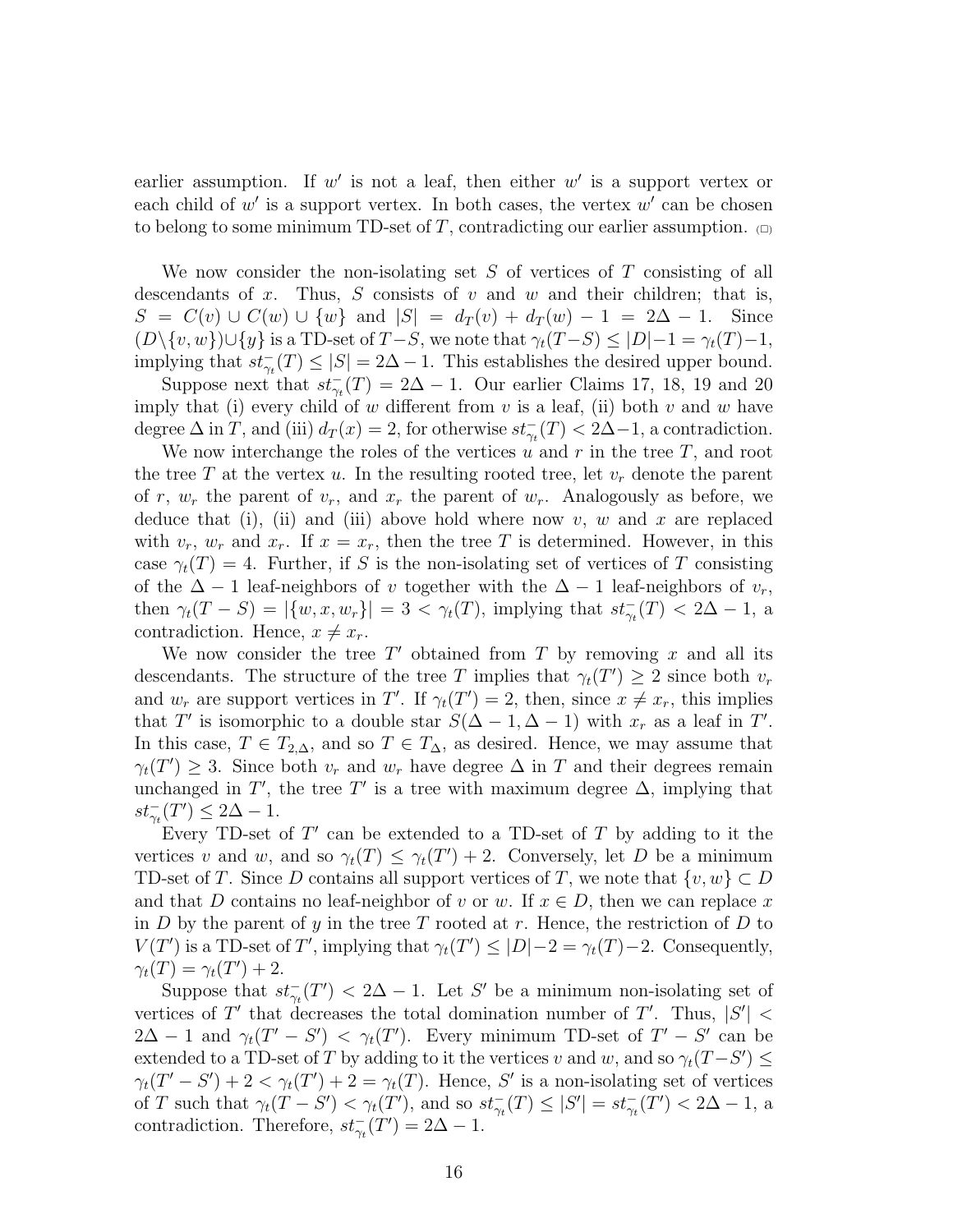From the above observations, the tree T' has maximum degree  $\Delta$  and satisfies  $\gamma_t(T') \geq 3$  and  $st_{\gamma_t}(T') = 2\Delta - 1$ . Applying the inductive hypothesis to T', the tree  $T' \in \mathcal{F}_{\Delta}$ . Hence, T' is the graph obtained from the disjoint union of  $k' \geq 2$ double stars  $T_1, T_2, \ldots, T_{k'}$ , each isomorphic to  $S(\Delta - 1, \Delta - 1)$ , by adding  $k' - 1$ edges between leaves of these double stars so that the resulting graph is a tree with maximum degree  $\Delta$ . We note that  $\gamma_t(T') = 2k'$  and the  $2k'$  central vertices of the  $k'$  double stars used in the construction of  $T'$  form a minimum TD-set of T'. Recall that xy is an edge of T and  $y \in V(T')$ .

Suppose that  $y$  is a central vertex of one of the  $k'$  double stars in the construction of  $T'$ . Let S be the non-isolating set of vertices of T consisting of v and all children of v and w. Thus,  $|S| = 2\Delta - 2$  and the minimum TD-set of T' consisting of the  $2k'$  central vertices of the  $k'$  double stars of  $T'$  can be extended to a TD-set of  $T-S$  by adding to it the vertex x, and so  $\gamma_t(T-S) \leq \gamma_t(T') + 1 = \gamma_t(T) - 1$ , implying that  $st_{\gamma_t}^-(T) \leq |S| = 2\Delta - 2$ , a contradiction. Therefore, y is a leaf in one of the  $k'$  double stars in the construction of  $T'$ . By definition of the family  $\mathcal{F}_{\Delta}$ , the tree T therefore belongs to the family  $\mathcal{F}_{\Delta}$ . This completes the proof of Part (a).

If  $T \in \mathcal{F}_{\Delta}$  for some  $\Delta \geq 2$ , then by Lemmas 14 and 15,  $st_{\gamma_t}(T) = \min\{st_{\gamma_t}^-(T),$  $st^+_{\gamma_t}(T)$ }  $\leq$  min{2 $\Delta - 1$ ,  $\Delta - 1$ } =  $\Delta - 1$ . If  $T \notin \mathcal{F}_{\Delta}$  for any  $\Delta \geq 2$ , then by Part (a),  $st_{\gamma_t}^-(T) \leq 2\Delta - 2$ , implying that  $st_{\gamma_t}(T) = \min\{st_{\gamma_t}^-(T), st_{\gamma_t}^+(T)\} \leq 2\Delta - 2$ . In both cases,  $st_{\gamma_t}(T) \leq 2\Delta - 2$ . This establishes the upper bound in Part (b). The sharpness of this upper bound for all  $\Delta \geq 2$  follows from Lemma 16.  $\Box$ 

## **6 Proof of Theorem 7**

In this section, we prove Theorem 7. Our proof relies strongly on the results of Lemma 13 and Theorem 6. Recall the statement of Theorem 7.

**Theorem 7**. *If* G *is a connected graph with maximum degree* ∆ *satisfying*  $\gamma_t(G) \geq 3$ , then  $st_{\gamma_t}(G) \leq 2\Delta - 1$ .

**Proof.** Let G be a connected graph satisfying  $\gamma_t(G) \geq 3$  and let  $\Delta = \Delta(G)$ . We note that  $\Delta \geq 2$ . If  $\Delta = 2$  and G is a path, then  $G \cong P_n$  where  $n \geq 5$ , and  $st_{\gamma_t}(G) \leq 2\Delta - 2$  by Proposition 10. If  $\Delta = 2$  and G is a cycle, then  $G \cong C_n$ where  $n \geq 5$ , and  $st_{\gamma_t}(G) \leq 2\Delta - 1$  by Proposition 12. Hence we may assume that  $\Delta \geq 3$ , for otherwise the desired result follows.

By Lemma 13, the graph G contains a spanning tree T such that  $\gamma_t(T)$  =  $\gamma_t(G)$ .

Let S be a non-isolating set of vertices in  $T$  of minimum size whose removal decreases the total domination number of T; that is,  $\gamma_t(T - S) < \gamma_t(T)$ . By Observation 4, we note that  $|S| = st_{\gamma_t}(T) \leq n-2$ . In particular,  $T-S$  is not the null graph, implying that each component of  $T - S$  has order at least 2.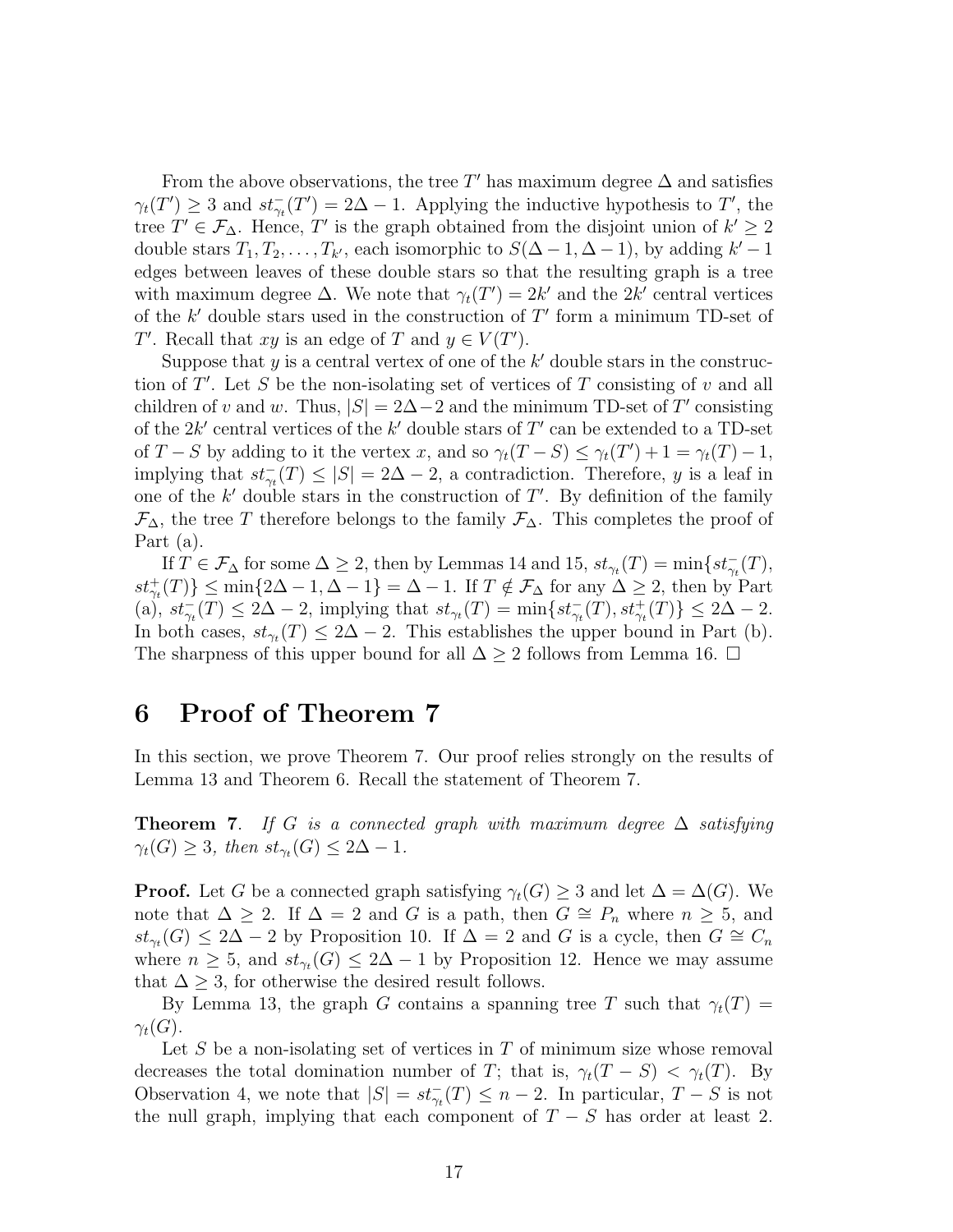Since adding edges cannot increase the total domination number,  $\gamma_t(G - S) \leq$  $\gamma_t(T-S) < \gamma_t(T) = \gamma_t(G)$ . Further, since each component of  $T-S$  has order at least 2, the supergraph  $G - S$  of  $T - S$  is isolate-free and is not the null-graph. Thus, S is a non-isolating set of vertices in G whose removal decreases the total domination number of G, implying that  $st_{\gamma_t}^-(G) \leq |S| = st_{\gamma_t}^-(T)$ .

By Theorem 6,  $st_{\gamma_t}^-(T) \leq 2\Delta(T) - 1$ . From the observation that  $\Delta(T) \leq \Delta =$  $\Delta(G)$ , it follows that

$$
st_{\gamma_t}(G)=\min\{st^-_{\gamma_t}(G),st^+_{\gamma_t}(G)\}\leq st^-_{\gamma_t}(G)\leq st^-_{\gamma_t}(T)\leq 2\Delta-1.
$$

This completes the proof of Theorem 7.

We discuss next graphs achieving the upper bound of Theorem 7; that is, graphs G with maximum degree  $\Delta$  and  $\gamma_t(G) \geq 3$  satisfying  $st_{\gamma_t}(G) = 2\Delta - 1$ .

By Propositions 10 and 12, if  $G$  is a connected graph with maximum degree  $\Delta = 2$  satisfying  $\gamma_t(T) \geq 3$ , then  $st_{\gamma_t}(G) \leq 2\Delta - 1$ , with equality if and only if  $G \cong C_n$ , where  $n \geq 8$  and  $n \equiv 0 \pmod{4}$ . This characterizes the extremal graphs of Theorem 7 in the case when  $\Delta = 2$ . For  $\Delta \geq 3$ , we have yet to characterize the extremal graphs of Theorem 7.

The upper bound of Theorem 7 cannot be improved when  $\Delta = 3$  or  $\Delta = 4$ . For example, let  $G_3$  be the 6-prism  $C_6\Box K_2$  which is depicted in Figure 1(a), and let  $G_4$  be the 4-regular graph illustrated in Figure 1(b). The cubic graph  $G_3$ satisfies  $\Delta = 3$ ,  $\gamma_t(G_3) = 4$  and  $st_{\gamma_t}(G) = 5 = 2\Delta - 1$ , while the 4-regular graph  $G_4$  satisfies  $\Delta = 4$ ,  $\gamma_t(G_4) = 4$  and  $st_{\gamma_t}(G_4) = 7 = 2\Delta - 1$ .



Figure 1: The graphs  $G_3$  and  $G_4$ 

However we have yet to determine whether the upper bound in Theorem 7 is always achievable for large maximum degree  $\Delta \geq 5$  and pose the following problem.

**Problem 21** *For all fixed*  $\Delta \geq 2$ *, determine the smallest constant*  $c_{\Delta}$  *such that every connected graph* G *with*  $\gamma_t(G) \geq 3$  *and with maximum degree*  $\Delta$  *satisfies*  $st_{\gamma_t}(G) \leq c_{\Delta} \cdot \Delta$ .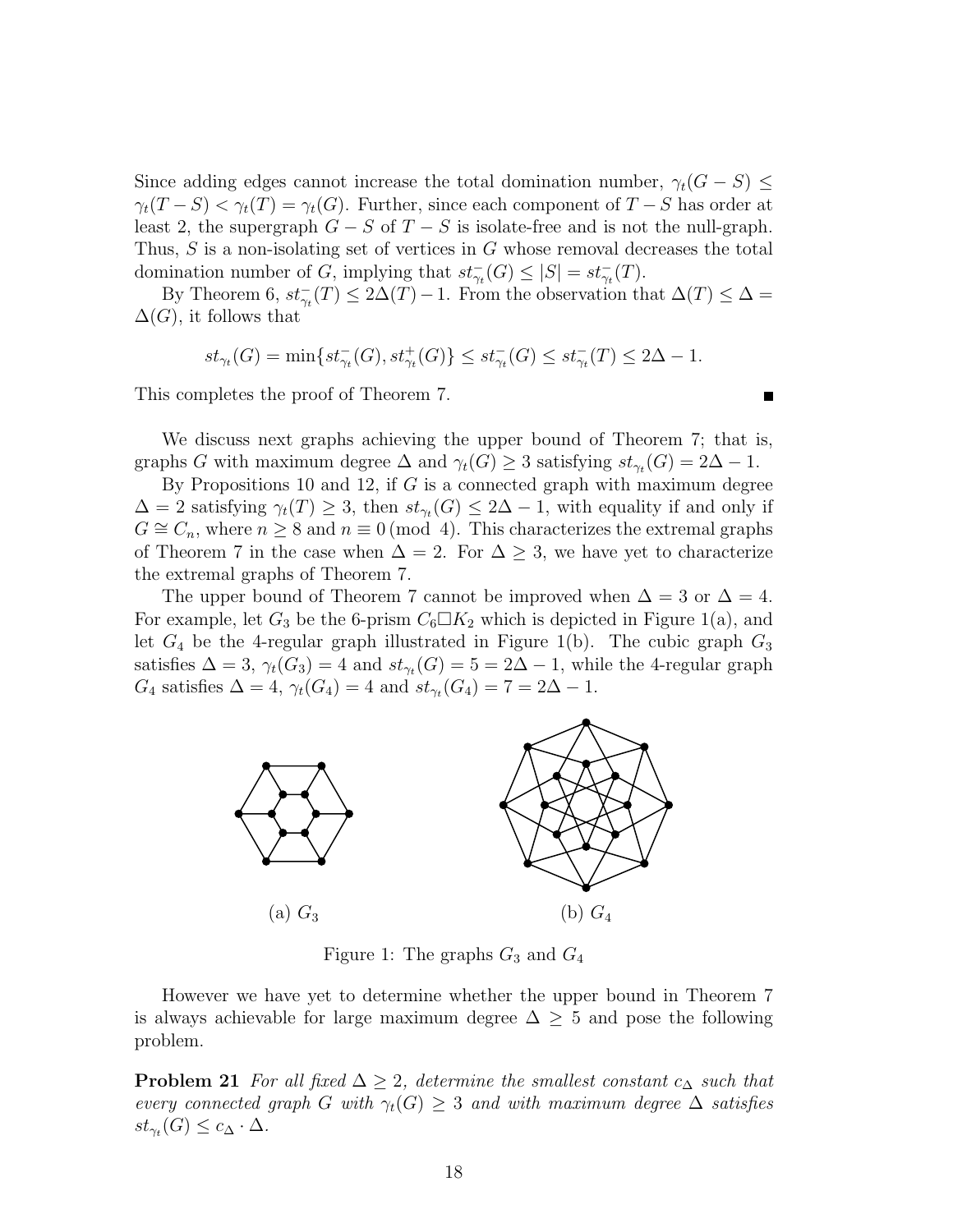As an immediate consequence of Theorem 7 and our above results, the following holds.

**Corollary 22**  $c_2 = \frac{3}{2}$  $\frac{3}{2}, c_3 = \frac{5}{3}$  $\frac{5}{3}$ *, and*  $c_4 = \frac{7}{4}$  $\frac{7}{4}$ .

By Theorem 7, for every  $\Delta \geq 2$ , we note that  $c_{\Delta} \leq \frac{2\Delta - 1}{\Delta}$  $\frac{\Delta-1}{\Delta}$ . We close with the following question.

Question 23 *For every*  $\Delta \geq 2$ *, is it true that*  $c_{\Delta} = \frac{2\Delta - 1}{\Delta}$ ∆ *?*

### **References**

- [1] D. Bauer, F. Harary, J. Nieminen and C. Suffel, Domination alternation sets in graphs. *Discrete Math.* **47** (1983), 153–161.
- [2] R. C. Brigham, P. Z. Chinn and R. D. Dutton, Vertex domination-critical graphs. *Networks* **18** (1988), 173–179.
- [3] R. C. Brigham, T. W. Haynes, M. A. Henning and D. F. Rall, Bicritical domination. *Discrete Math.* **305** (2005), 18–32.
- [4] T. Burton and D. Sumner, Domination dot-critical graphs. *Discrete Math.* **306** (2006), 11–18.
- [5] W. J. Desormeaux, T. W. Haynes and M. A. Henning, Total domination changing and stable graphs upon vertex removal. *Discrete Applied Math.* **159** (2011), 1548–1554.
- [6] O. Favaron, D. Sumner and E. Wojcicka, The diameter of domination kcritical graphs. *J. Graph Theory* **18** (1994), 723–734.
- [7] W. Goddard, T. W. Haynes, M. A. Henning and L. C. van der Merwe, The diameter of total domination vertex critical graphs. *Discrete Math.* **286** (2004), 255–261.
- [8] T. W. Haynes, S. T. Hedetniemi, and P. J. Slater, *Fundamentals of Domination in Graphs*, Marcel Dekker, Inc. New York, 1998.
- [9] T. W. Haynes, S. T. Hedetniemi, and P. J. Slater, *Domination in Graphs: Advanced Topics*, Marcel Dekker, Inc. New York, 1998.
- [10] M. A. Henning and N. Jafari Rad, Total domination vertex critical graphs of high connectivity. *Discrete Applied Math.* **157** (2009), 1969–1973.
- [11] M. A. Henning and A. Yeo, Perfect matchings in total domination critical graphs. *Graphs Combin.* **27** (2011), 685–701.